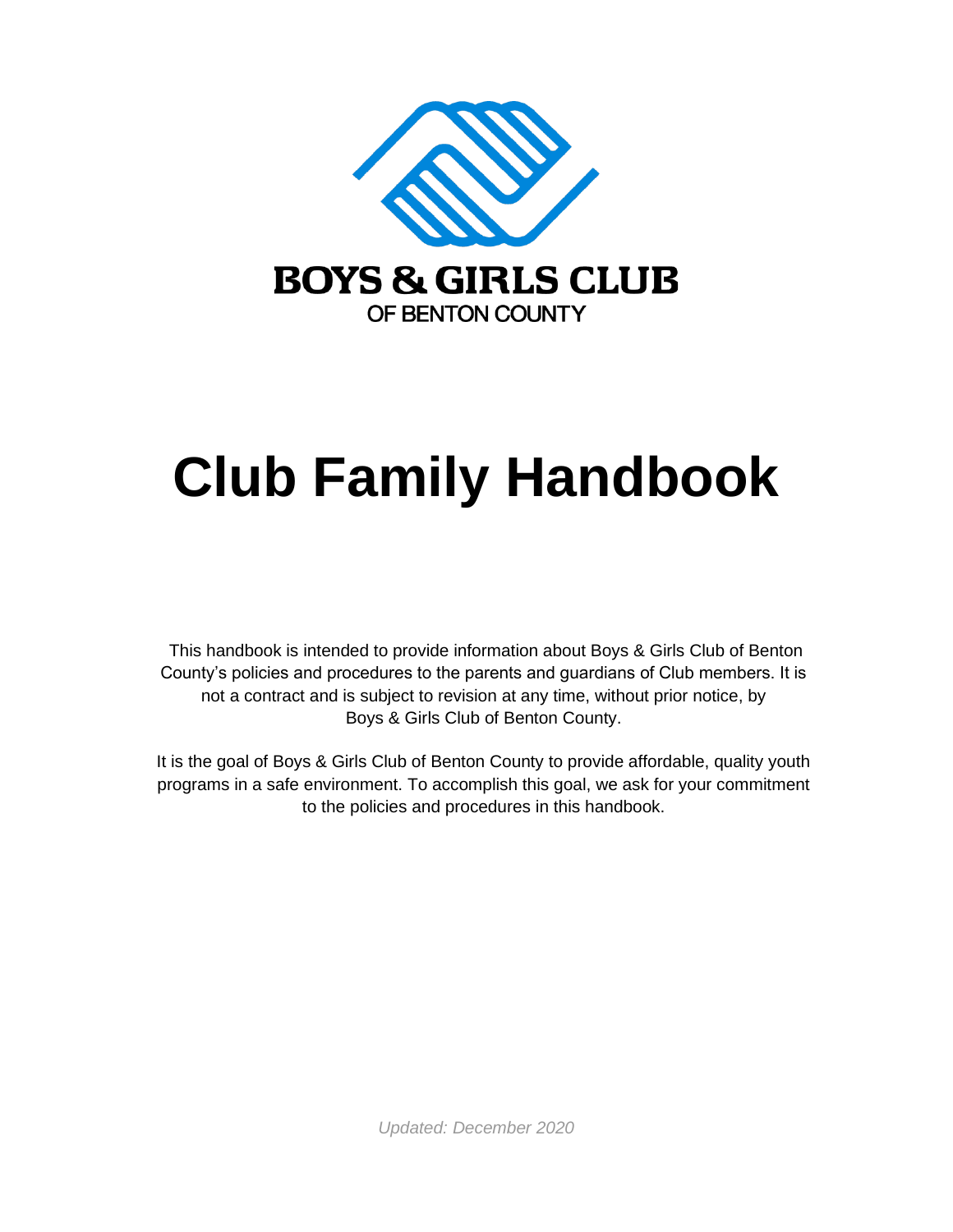

# **TABLE OF CONTENTS**

| <b>General Information (3)</b>        | <b>Registration &amp; Billing (9)</b> | Health & Safety Cont'd          | Summer Program (22)          |
|---------------------------------------|---------------------------------------|---------------------------------|------------------------------|
| Mission                               | <b>Membership Requirements</b>        | Accidents                       | Check-In/Out Procedures      |
| History                               | <b>Registration Procedures</b>        | <b>Mandatory Reporting</b>      | Items to Bring               |
| Program Philosophy                    | <b>Athletic Registration</b>          | <b>Program Policies (17)</b>    | <b>Field Trips</b>           |
| Non-Discrimination                    | <b>Billing Procedures</b>             | Permitted Items                 | Club T-Shirts                |
| ADA policy                            | Schedule of Payments                  | Prohibited Items                | Snacks & Meals               |
| Anti-Bullying Policy                  | <b>Additional Fees</b>                | <b>Electronics Policy</b>       | Late Pick Up                 |
| Parent Code of Conduct                | Refunds                               | Lost & Found                    | <b>Athletic Program (24)</b> |
| Zero Tolerance                        | Scholarship/Financial Aid             | <b>Technology Policy</b>        | Philosophy                   |
| Drugs, Alcohol, & Tobacco             | Overdue Accounts                      | <b>Behavior Management (17)</b> | Goals                        |
| <b>Club Hours &amp; Locations (6)</b> | <b>Available Payment Options</b>      | <b>Support Protocol</b>         | League Conduct               |
| Hours of Operation                    | Child Privacy (12)                    | <b>Discipline Policy</b>        | <b>First Aid</b>             |
| <b>Club Locations</b>                 | <b>Legal Matters</b>                  | Serious Behavioral Misconduct   | Coaches & Referees           |
| <b>Club Closures</b>                  | Photo/Video Release                   | Runaway Child                   | Practice & Game Cancelations |
| Inclement Weather                     | Health & Safety (13)                  | Program Termination             | <b>Parent Acknowledgment</b> |
|                                       | <b>Contagious Illnesses</b>           | School Year (20)                |                              |
|                                       | Lice                                  | Transportation                  |                              |
|                                       | <b>Prescription Medication</b>        | <b>Check Out Procedures</b>     |                              |
|                                       | Non-Prescription Medication           | <b>Reporting Absences</b>       |                              |
|                                       | <b>Cleaning Procedures</b>            | Late Pick Up                    |                              |
|                                       | Emergency Response Plan               | Homework                        |                              |
|                                       |                                       | Snacks & Meals                  |                              |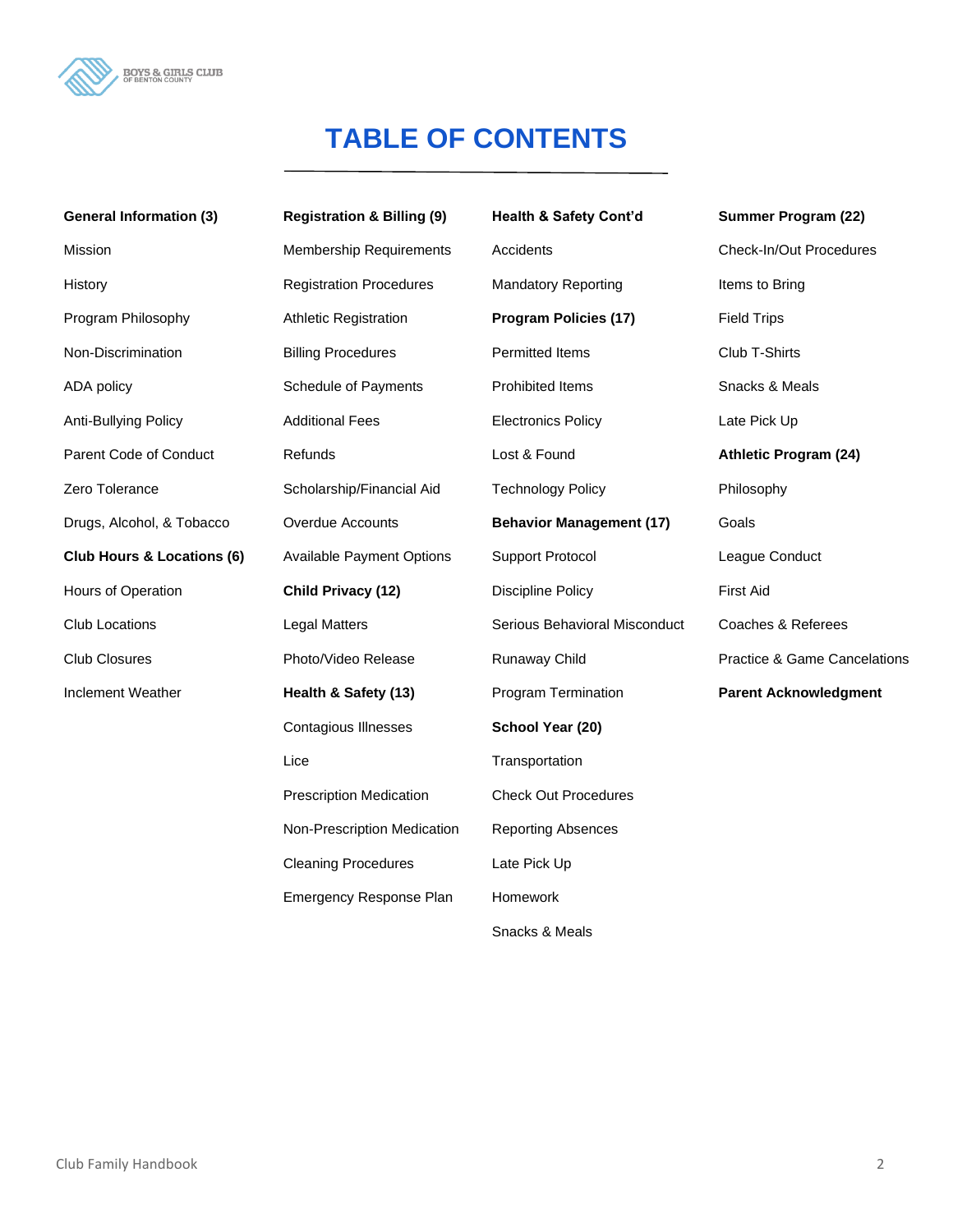

# **GENERAL INFORMATION**

#### *MISSION*

The mission of Boys & Girls Club of Benton County (BGCBC) is to inspire and enable all youth, especially those who need us most, to realize their full potential as productive, responsible and caring citizens. Our vision is to ensure all kids who need us the most have access to a world-class club experience, which assures that success is within their reach, they graduate high school on time and they become productive members of our community.

BGCBC is a non-profit organization that provides a safe facility, professional staff, fun environment, and programs to assist youth in developing self-esteem, values, and skills. We serve children ages 6-18 and provide programs in the areas of Academic Success, Good Character & Citizenship, and Healthy Lifestyles.

#### *HISTORY*

BGCBC is a multi-unit organization which is affiliated with a national organization, BGCBC of America (BGCA). BGCA has been in existence since 1906 and operates under a specific vision, mission, and clearly defined standards. Within Benton County there are 5 local Clubs as well as an athletic facility. BGCBC is a positive place for young people to belong. The program philosophy delivers the mission by using a national Formula for Impact which is structured to ensure that all programs generate a sense of belonging, usefulness, influence, and competence.

#### *PROGRAM PHILOSOPHY*

To provide children with age-specific and individually appropriate enrichment activities that promote opportunities for friendship, skill development, self-esteem, values, self-discipline, and respect for others through positive habits, attitudes, behaviors and choice.

#### *NON-DESCRIMINATION STATEMENT*

BGCBC is committed in all areas to providing an environment that is free from discrimination and harassment. All people are welcome at BGCBC regardless of race, religion, sex, age, national origin, marital status, sexual orientation, gender assignment, political ideology, or ability. We will not tolerate discrimination and harassment based upon an individual's sex, race, ethnicity, national origin, age, sexual orientation, religion, or any other legally protected characteristics. All Club staff, youth members, and volunteers are expected and required to abide by this policy. We strive to engage youth in programs that support the development of cultural competency. Our programs help youth understand and respect their own culture and the cultures of others, where they are able to contribute to a multicultural society and demonstrate acceptance for differences among people.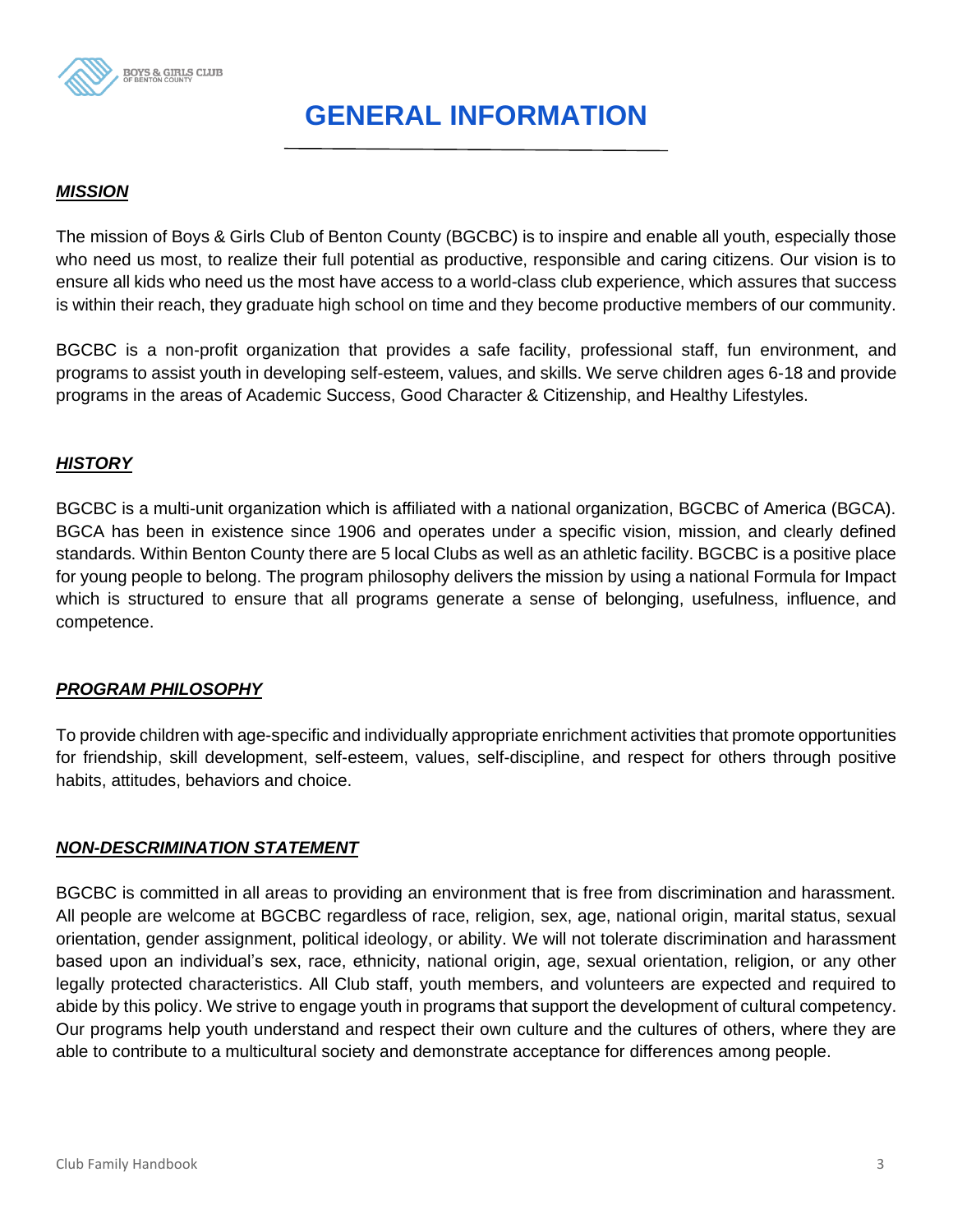

BGCBC seeks to serve all people. It is our intention to include people of all abilities in our programs in the most integrated setting and wherever it is reasonably possible to do so. This includes individuals with a physical, mental or emotional need that substantially limits a major life activity, individuals with a record of such need, or individuals who are regarded as having such needs. Despite our best efforts, it may not be possible in certain circumstances for BGCBC to accommodate the disability or special needs of a particular child. This could occur in the following examples:

- The individual's disability or special needs present a significant direct threat to the health or safety of others and such risk cannot be eliminated or reduced to an acceptable level; or
- The required accommodation would require a fundamental alteration to BGCBC youth programs or otherwise would present an undue burden for BGCBC.

For some youth, special accommodation needs may appear later, or may differ over time. BGCBC will make ongoing assessments of your child's needs and will require the parent or legal guardian's involvement in this process. Failure to share information about your child that identifies special care, accommodations or supervision needs may jeopardize the placement of or continued participation by your child in the program. All children are expected to abide by the Code of Conduct or stated behavior expectations. An individual plan of care stating needs is required prior to starting the program.

# *ANTI-BULLYING POLICY*

BGCBC is a safe and positive place for kids. We have zero tolerance for bullying. Bullying is defined as unwanted, aggressive behavior that involves a real or perceived power imbalance. If a member's behavior is considered bullying, we will work with the parents/guardians on age-appropriate interventions and consequences. If the bullying behavior does not stop, the Club member may lose his/her right to attend the Club.

# *PARENT/GUARDIAN CODE OF CONDUCT*

BGCBC is committed to providing a safe and nurturing learning environment for your child. In an effort to ensure your child's development is met in a positive way, we ask that you as the parent(s)/guardian(s) agree to the following:

- To make every effort to follow all policies and procedures as expressed in this handbook. You understand that it is your responsibility to read and comprehend the policies set forth and to follow them to the best of your ability.
- To strive to support the Club in the way you communicate with the children, the staff, and other parents. You will not be discourteous to, threaten, or use inappropriate language or actions towards any child (yours or other's), staff, or other parents / guardians either at or near Boys & Girls Club or at any Boys & Girls Club functions.
- To not approach any child other than your own to obtain confirmation, clarification, or "their view" on Boys & Girls Club-related issues, disputes, or disagreements between children. Such matters must be brought to the attention of BGCBC staff.
- To not approach any staff member requesting confidential information in regard to any child but your own.

Should you violate the above guidelines, you understand that your child's enrollment may be terminated.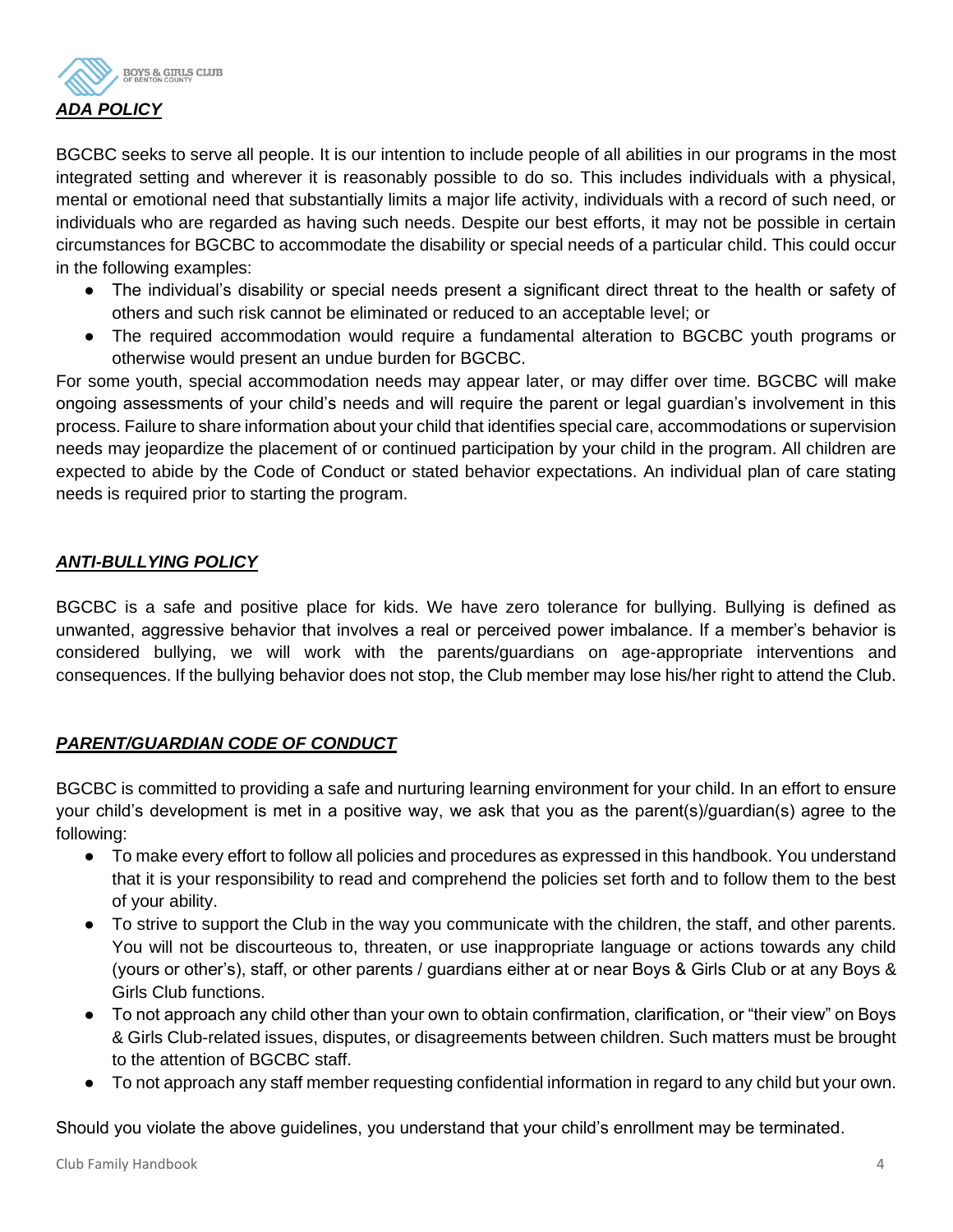

BGCBC will never tolerate violence in our programs and/or on our premises. If a child or family member chooses to bring a weapon, with malicious intent to the Club, he/she will be expelled immediately. 911 and the police will be called. Child Protective Services (CPS) may also be notified in these circumstances. NO SECOND CHANCES.

# *DRUGS, ALCOHOL AND TOBACCO*

The use of illegal drugs, controlled substances, recreational drugs, alcohol, and tobacco and other smoking or vaping materials is prohibited at BGCBC. If suspicion of impairment occurs, we will ask you to call a taxi or an emergency contact to pick up you and your child. If you choose to leave with your child, we will call 911 and CPS.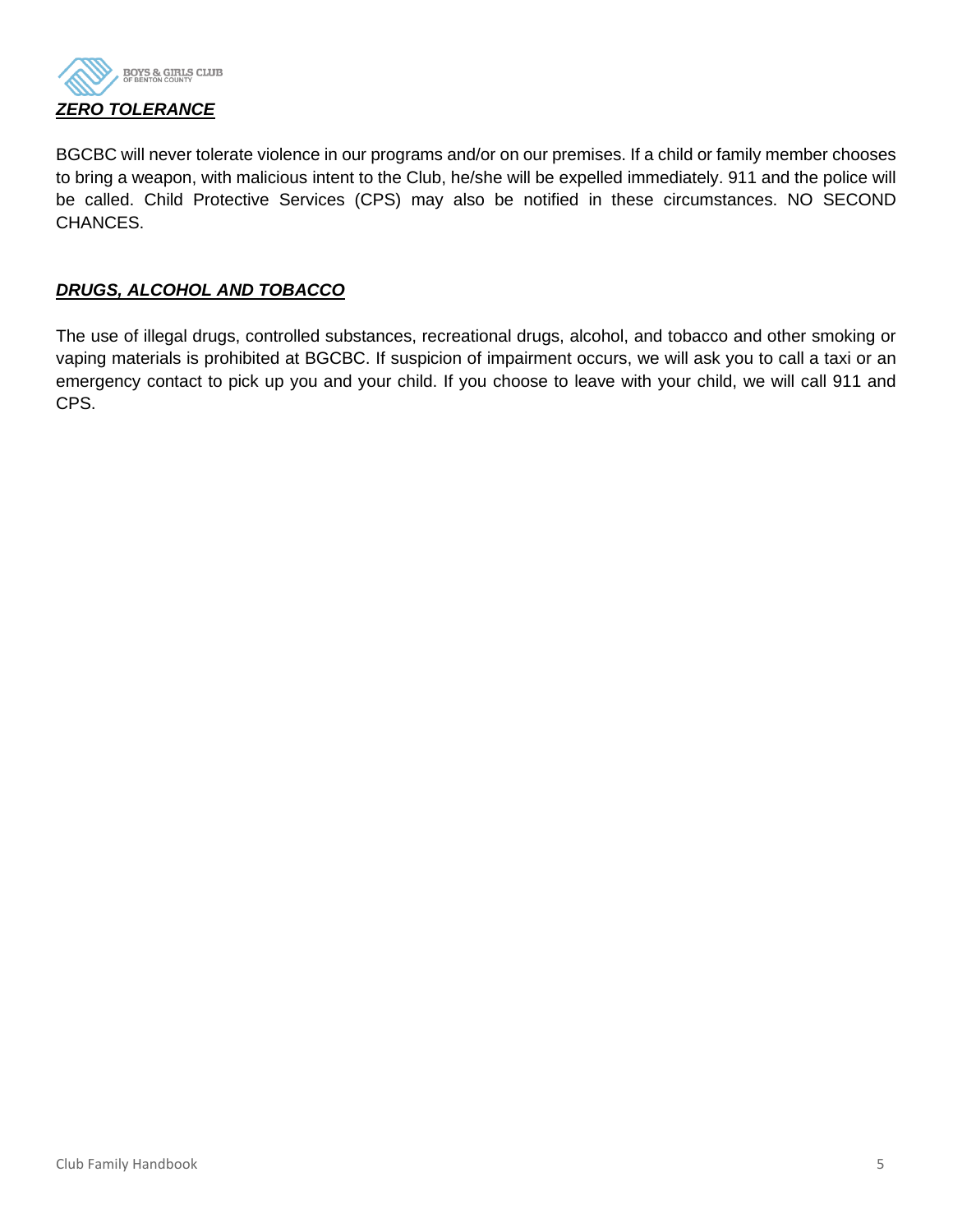

# **CLUB HOURS & LOCATIONS**

#### *HOURS OF OPERATION*

| School Year (dates align to<br>respective school district<br>calendars):<br>Monday-Friday, 2:30 PM -7:00 PM | Summer: (dates align to respective<br>school district calendars)<br>Monday-Friday, 7:30 AM - 5:30 PM |
|-------------------------------------------------------------------------------------------------------------|------------------------------------------------------------------------------------------------------|
| **Pea Ridge Unit closes at 6:30 PM**                                                                        |                                                                                                      |

#### *CLUB LOCATIONS*

Bentonville Unit 2801 N Walker St. Bentonville, AR 72712 (479) 273-7187 EXT. 201

Bentonville Teen Center 2801 N Walker St. Bentonville, AR 72712 ((479) 273-7187 EXT. 201 Rogers Unit 409 S 8th St. Rogers, AR 72756 (479) 273-7187 EXT. 401

Bella Vista Unit 2260 Forest Hills Blvd Bella Vista, AR 72715 (479) 273-7187 EXT. 301

**HLM Athletic Activity Center** 1207 NW Leopard Ln Bentonville, AR 72712 (479) 273-7187 EXT. 701

Rogers Teen Center 704 W Cypress Rogers, AR 72756 (479) 273-7187 EXT. 501

Pea Ridge Unit 1442 N Davis St. Pea Ridge, AR 72751 (479) 273-7187 EXT. 601

# *CLUB CLOSURES*

BGCBC typically follows the Benton County School District calendar for all breaks, half days, and holidays. Our Clubs will be closed on the following holidays:

- New Year's Holiday (day or days adjusted dependent on what day of the week they fall)
- President's Day
- Memorial Day
- Fourth of July (the entire week)
- Labor Day Holiday
- Thanksgiving Holiday
- Christmas Holiday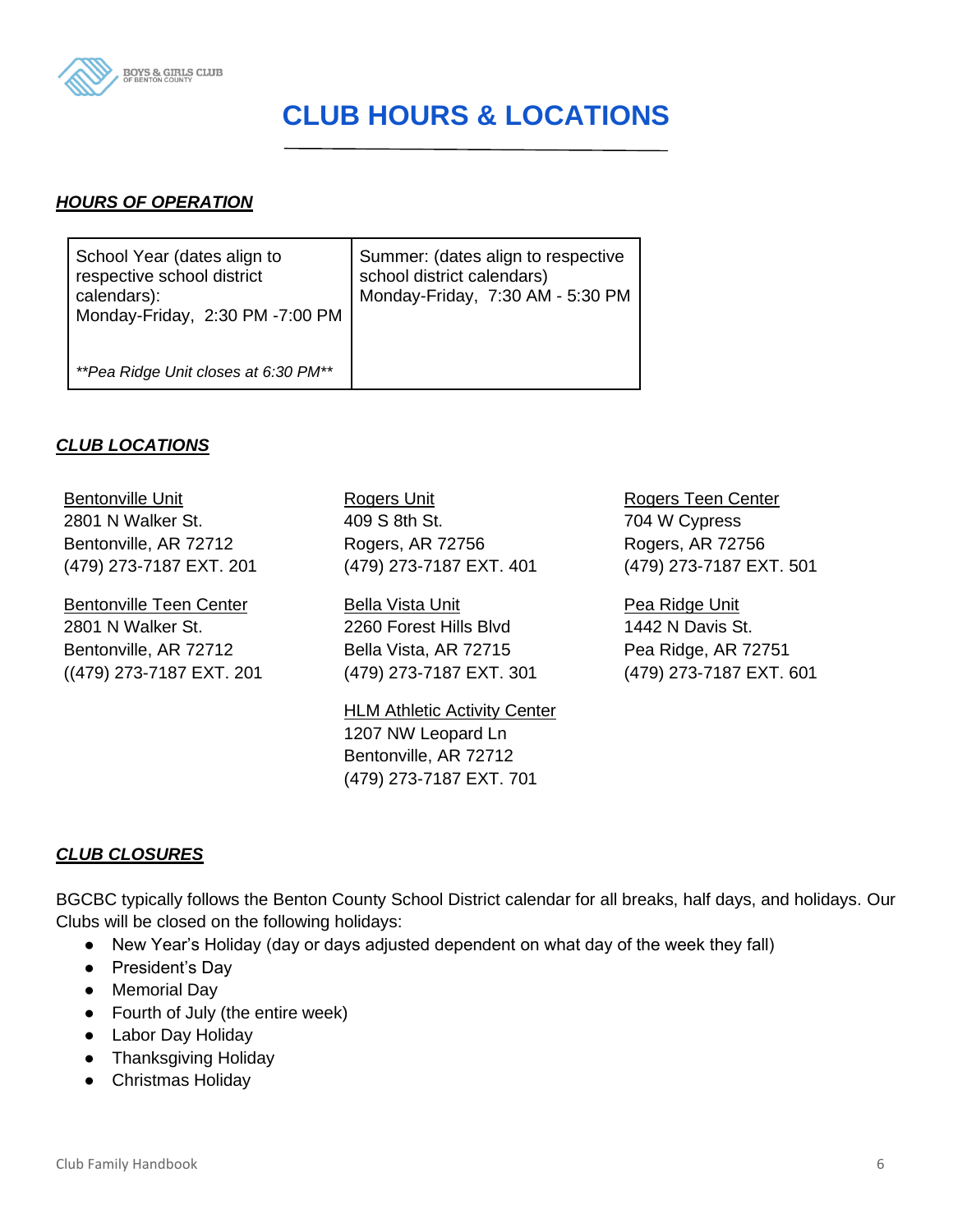

BGCBC facilities will be closed if local schools are closed due to inclement weather. If schools dismiss early due to inclement weather or have canceled after school activities, our sites will be closed to ensure the safety of all. Information pertaining to inclement weather closures will be communicated to you via the Unit Director. If it becomes necessary to close a Club while children are present, we ask that parents pick up as soon as possible.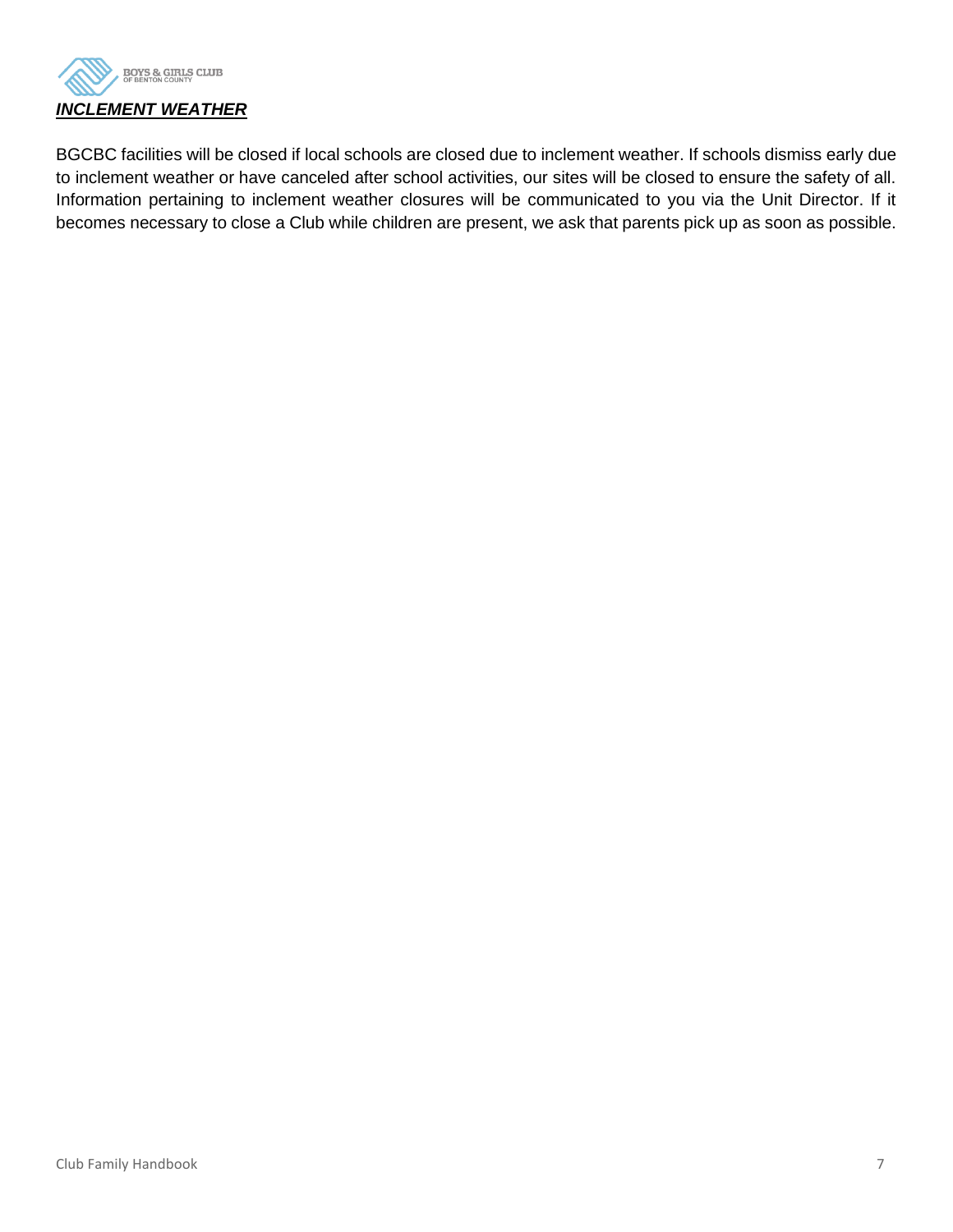

# **STAFFING AND COMMUNICATION**

# *STAFFING*

Our programs employ youth development professionals who take the work they do with children seriously. Prior to being hired, each staff must undergo a criminal background check, reference check and in-depth interview. Our professionals receive BGCBC and BGCBC of America program training. Trainings include, but are not limited to, child safety and CPR/First Aid training.

We run a strict staff to child ratio to ensure Club safety. Ratios for the following age groups are: Elementary/Middle/Teens - 1:20 Pandemic Ratio: Elementary & Middle – 1:15

Please be aware that staff are not allowed to have outside contact with any youth in our programs. This includes but is not limited to babysitting, house sitting, e-mail / phone contact, social media etc as outlined in the Employee Handbook. Any prior relationships staff may have with children and/or families must be disclosed.

#### *VOLUNTEERS*

Volunteers are vital to our programs and we encourage any parent or other adult to become a Club volunteer. Volunteers tutor, teach classes, coach, help with special events, fundraise, work in the office, and help with building repair and maintenance projects. All volunteers working directly with youth must undergo a comprehensive nationwide Criminal History Background Check, which is repeated yearly without exception.

If you would like to volunteer at the Club, please speak to a staff member. All potential volunteers must have a valid Social Security Number and provide a scanned copy of a photo ID in order to volunteer at the Club.

#### *COMMUNICATION*

The front desk or the information board is the first place to look for notices about activities, schedules or program sign ups. Please check in with the Unit Director to ensure your email is up to date. Our website (www.bgcbentoncounty.org) is where you will find more information about our programs. Feel free to send us an email if you have questions or messages for staff.

#### *UPDATING PERSONAL INFORMATION*

Please notify us in writing if any of the following changes occur, so that we can update records.

- Change in phone numbers, home address, workplace, school, doctor, dentist, health/dental insurance, or emergency contact
- Changes in individual's authorization to pick up a child
- Changes in allergies, health, or immunization status

# *GRIEVANCE POLICY*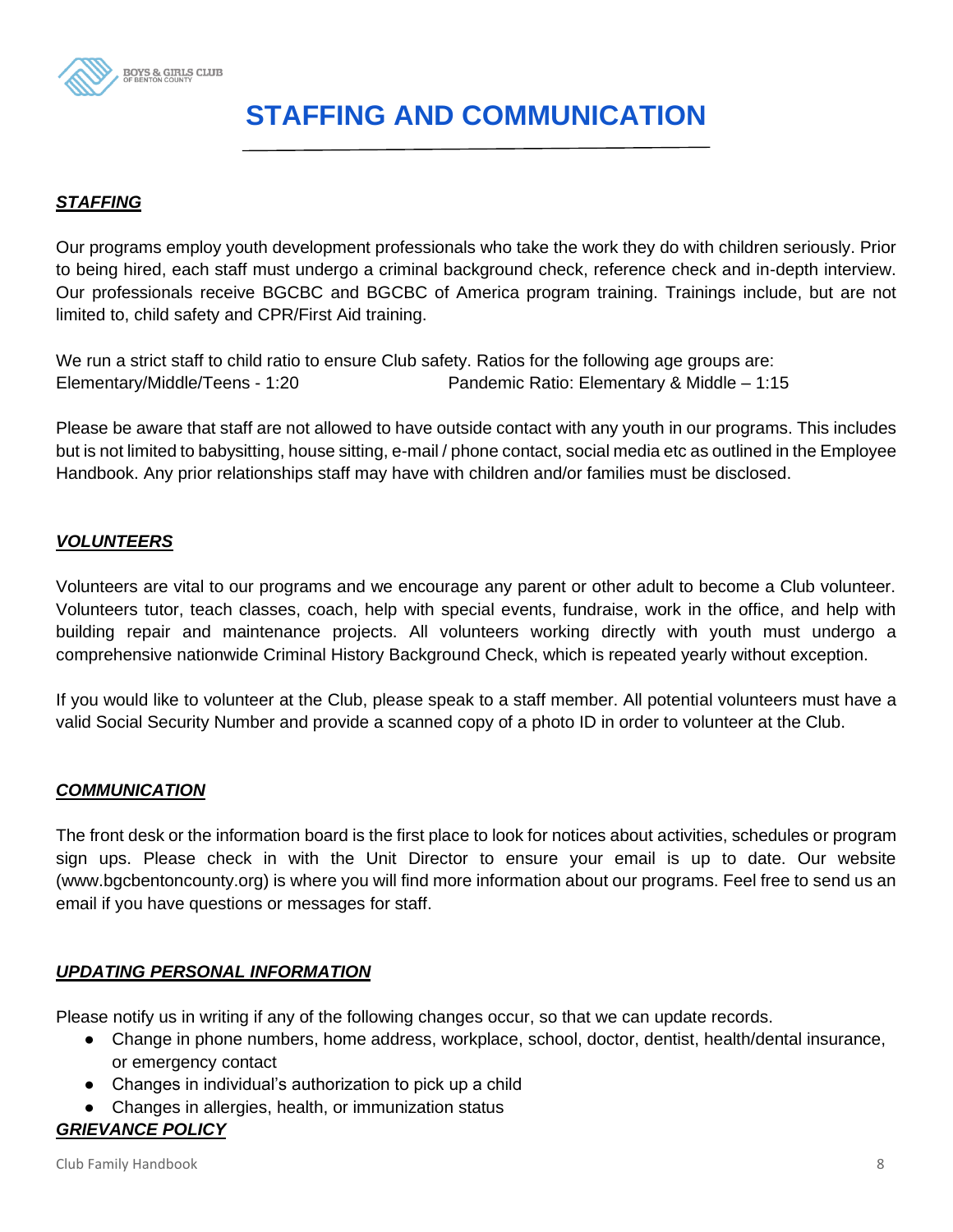

Honest differences of opinion regarding conditions of care or procedures will arise from time to time. When this happens, families are encouraged first to bring the matter to the attention of the Unit Director by asking to meet in private where concerns may be addressed. We recognize that not all challenges can be remedied through this informal basis. The following more formal, step-by-step procedure should be initiated:

- Address a letter to the Unit Director stating you would like to present a formal complaint. Describe the situation or topic you would like to discuss.
- If this discussion does not resolve the concern, you may request to meet with the Operations Director and/or Unit Director. After listening to your concerns and reviewing the Unit Director's response, the Operations Director/Senior Unit Director will make a final decision.
- If necessary, final resolution will involve the Chief Executive Officer of BGCBC.

This grievance resolution policy is only a guideline. We may decide in some circumstances, and at our discretion, to use a different procedure to look into or resolve challenges. All decisions regarding the resolution of concerns or complaints remain at our discretion and shall be final.

Our goal is to provide a quality, safe place for children. The procedure to address grievances does not include the option of confrontation while children are present. We strive for a positive working relationship with all involved. However, any situation deemed a threat to the safety and well-being of children in our care or our staff or a disruption to the regular operation of our programs will not be tolerated.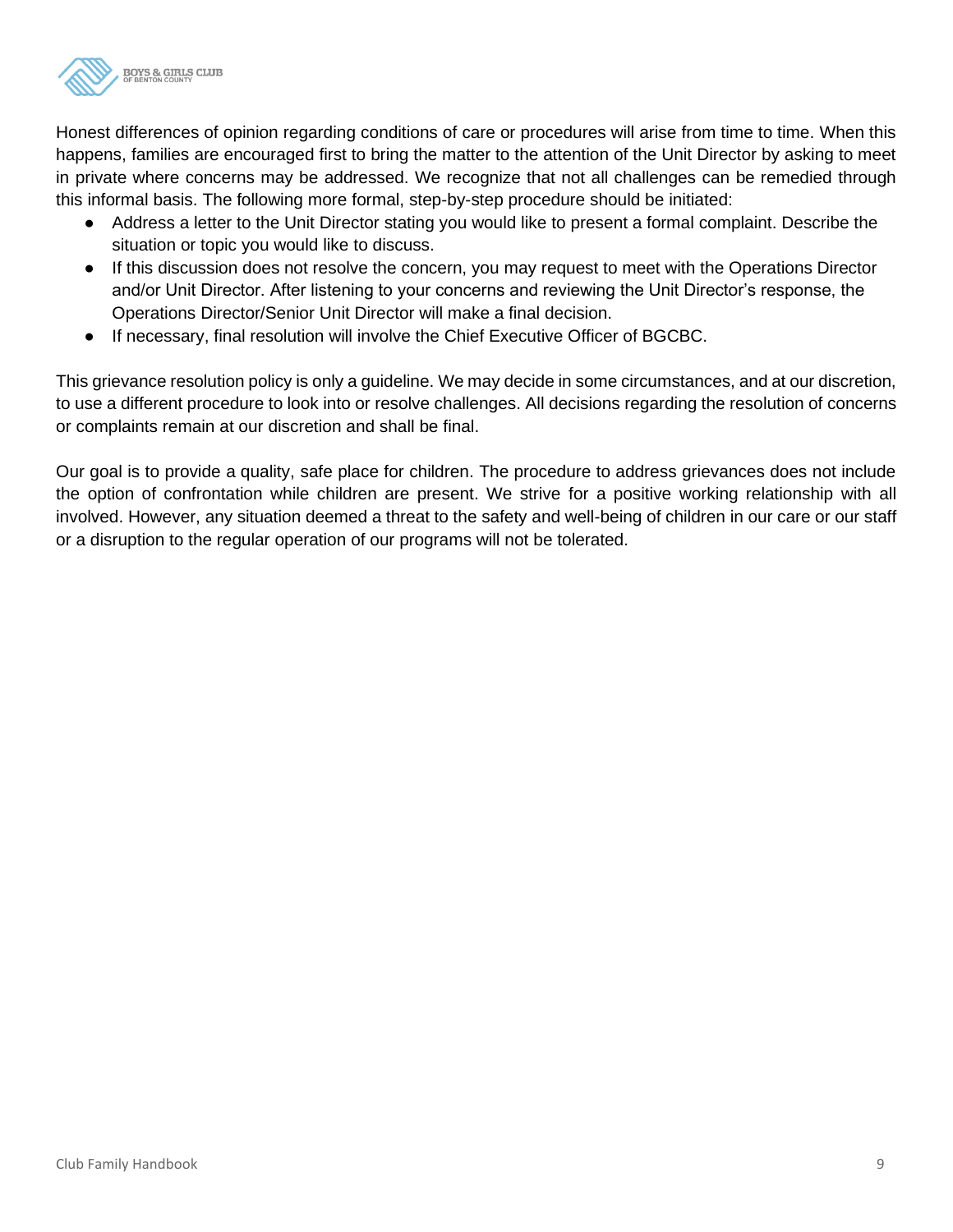

# **REGISTRATION AND BILLING**

#### *MEMBERSHIP REQUIREMENTS*

- Youth Center (Bentonville, Rogers, Pea Ridge, Bella Vista): 6-12 years old
	- \*Note: Children who are 6 years of age must be in the 1st grade.
- Teen Center (Bentonville & Rogers Units): 13-18 years old

#### *REGISTRATION AND ENROLLMENT PROCEDURES*

Each site has limited spaces available during the school year, vacation breaks, and summer camp. Registration is offered on a first come, first served basis. All information received is kept confidential.

For billing and refund questions, please see the section regarding billing procedures.

Your enrollment must be complete before your child can begin attending the Club. The following items must be completed, signed, and submitted to the Club at least 48 hours prior to your child's first day:

- Application (completed IN FULL); can be filled out online at [\(https://www.bgcbentoncounty.org/register](https://www.bgcbentoncounty.org/register-here)[here\)](https://www.bgcbentoncounty.org/register-here) or in-person
- Certificate of Immunization Status (CIS) form. You must have a doctor, religious leader, or naturopath to sign any certificate of exemption of immunization and we will keep a record of exemptions. It is the parent/guardian responsibility to provide the form to us. We cannot obtain the form from your child's school.
- Individualized Health Care Plan including allergies or special needs. All information must be signed off by a physician and filled out in full before your child will be able to start the program.

#### *ATHLETIC REGISTRATION*

All athletic programs have a "register by" date. Please check our website [\(www.bgcbentoncounty.org\)](http://www.bgcbentoncounty.org/) for additional information or with our athletic director. At the time of registration, please indicate your child's buddy/team and coach request. Program specific requests may include: jersey size, preferred practice location and times. We try our best to make these accommodations, but requests are not guaranteed.

#### *BILLING PROCEDURES*

Deposits and registration fees are required in full to be considered enrolled in the program. If payment is not made your child will not be allowed to attend/participate.

Failure to pay fees in a timely manner will result in your child not being able to attend the Club. Please contact the Unit Director if a special payment arrangement needs to be made.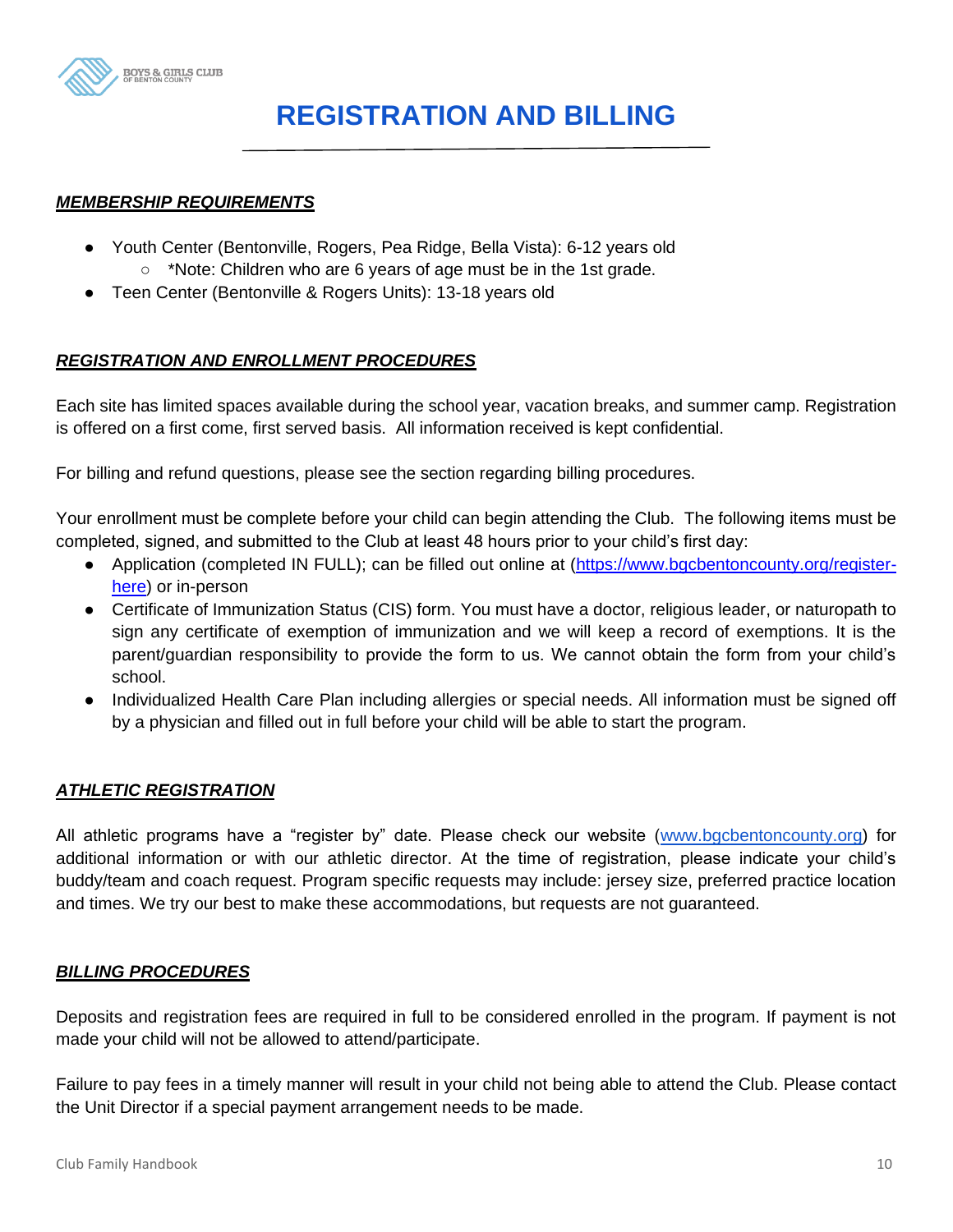

# *SCHEDULE OF PAYMENTS*

School Year: Invoice for the upcoming month will be posted by the 25th (or nearest business day). Payment will be due the last business day of the prior month. (Example: September payment will be invoiced on August 25th and payment due by August 31st.)

Athletic Programs: Payment in full is due at time of registration. If a payment plan is requested, please contact your athletic director for setup.

# *ADDITIONAL FEES*

Late pick-up fee: A fee of \$1.00/per minute will be charged to your account after the program closes.

Non-sufficient funds check fee: A fee of \$50.00 will be assessed if a check is returned.

Credit card chargeback fee: A fee of \$50.00 will be assessed to your account.

#### *REFUNDS*

Under most circumstances, Boys & Girls Club memberships, deposits, and registration fees are non-refundable.

If a family requests a refund and it is approved:

- and has an outstanding balance, no refunds will be given. A credit will be issued and will be applied to open invoices.
- does not have any open invoices and is in "good standing" with BGCBC, a refund will be issued.

#### *SCHOLARSHIP/FINANCIAL AID*

BGCBC is committed to providing quality programming that is affordable and accessible to all families. Scholarships are awarded on an as-need basis. Even if you may be eligible by our standards to qualify for a scholarship, funds are limited and may no longer be available. All scholarships run from the beginning of the school year through the end of our summer session. For questions regarding scholarships, please email [membership@bgcbentoncounty.org.](mailto:membership@bgcbentoncounty.org) The following documentation is required to be considered for financial aid:

- Application filled out in full via website at<https://bgcbentoncounty.org/home/enroll/>
- Previous year's tax return form (not W-2)

If you are awarded a scholarship, your portion is expected to be paid in full by the required due date. Families must reapply for scholarships each fiscal year.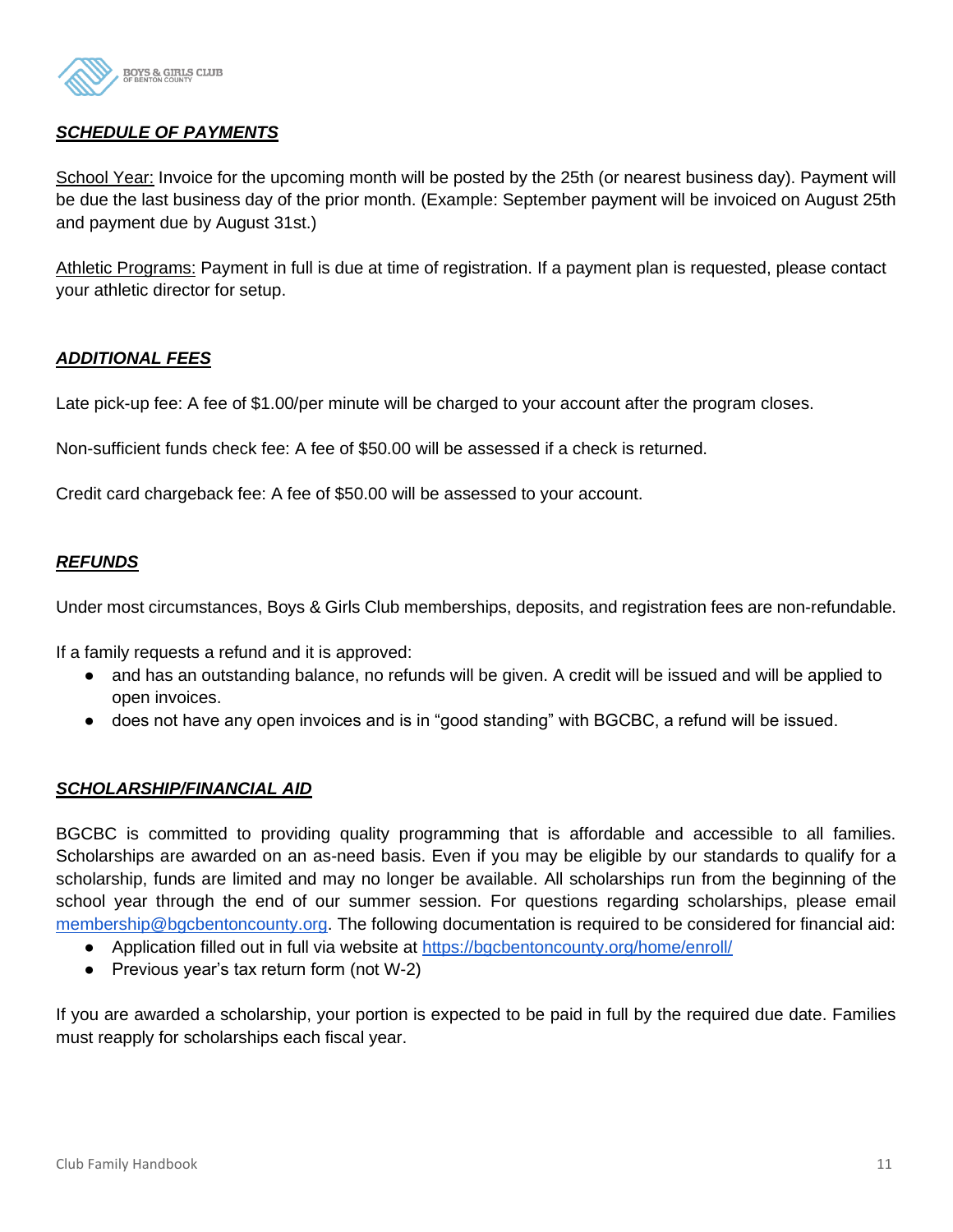

If your account becomes past due, you will receive a notice (phone call and/or email) that your account is delinquent and that program participation may be terminated within two weeks of non-payment. Collection actions may be taken if payment is not received within 45 days. Please coordinate with your Unit Director if a payment plan is needed. Overdue accounts and/or payment plans, if not dealt with and paid on time, will lead to suspension. Your child will not be eligible to participate in any BGCBC until all fees are paid in full.

# *AVAILABLE PAYMENT OPTIONS*

1. BGCBC Square "Store" – <https://boys-and-girls-clubs-of-benton-county.square.site/>

2. TraxSolutions Online Payments – If you do not currently have an account, you will receive an email from Nfocus with instructions on registering for this service. Be sure to check your "junk" mail. If you do not receive this email, please let me know

3. Locked Drop Box – No Cash – Place check or money order along with the name of the child/member in the lock box outside the front doors of our Bentonville Club (2801 N Walker).

4. Mail – No Cash – Only check or money order to:

# BGCBC ATTN: Business Office PO BOX 448 Bentonville, AR 72712

5. Automatic Payments (ACH) – Each month payments will be automatically drafted from the account provided. If you are interested in this payment method please reach out to [info@bgcbentoncounty.org](mailto:info@bgcbentoncounty.org) for further information.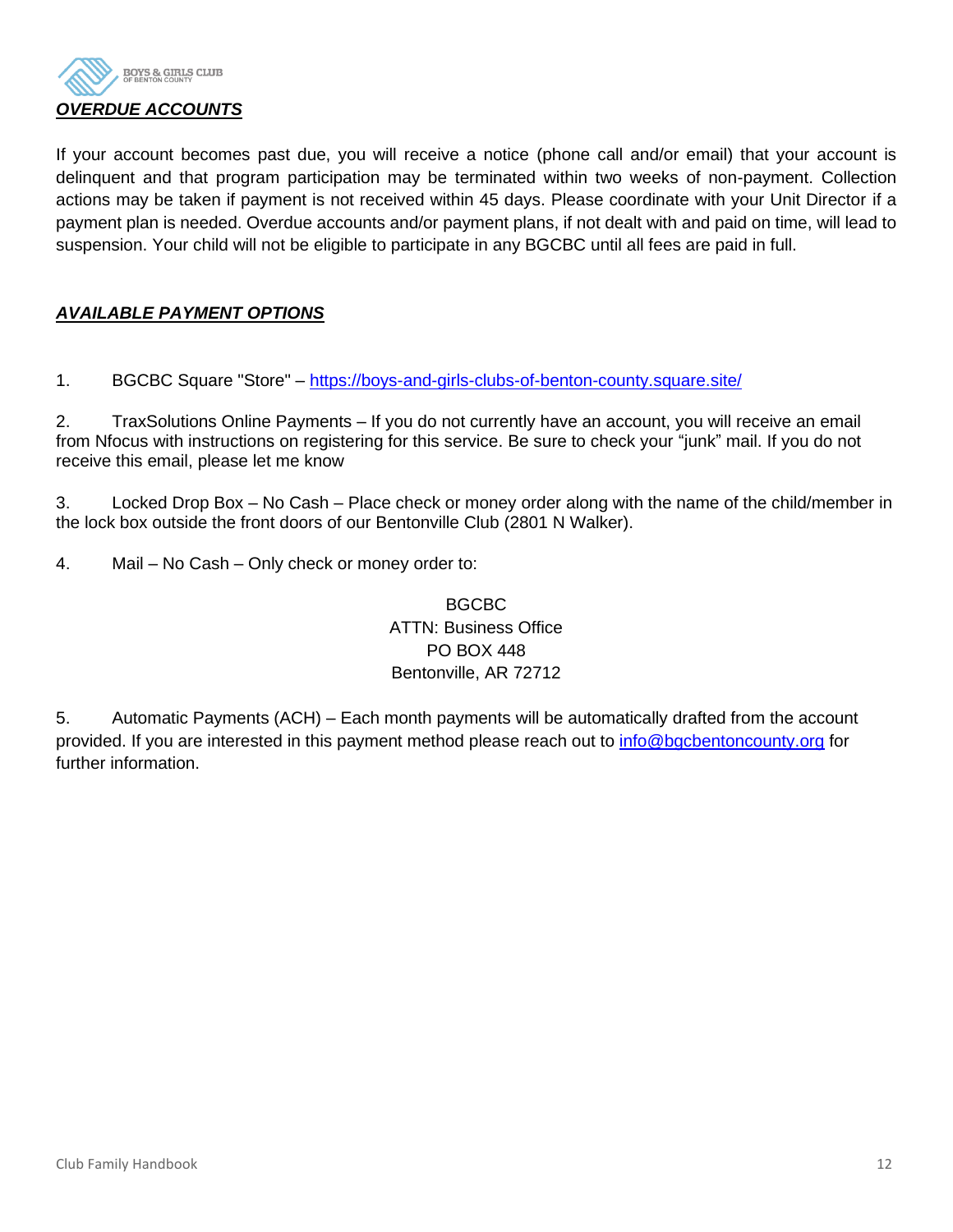

# **CHILD PRIVACY**

#### *LEGAL MATTERS*

Certified copies of a child custody agreement and legal orders regulating parental access to children and their school records need to be filed with the Unit Director.

To remain neutral, we will not release attendance records without a court order requiring us to do so. Court ordered documentation search requests will incur a \$50/hour fee with a minimum of two billable hours (\$100).

#### *PHOTOGRAPHY AND VIDEOGRAPHY RELEASE*

As a part of every program registration, photography and videography release for use in BGCBC's marketing, press releases, and social media is chosen by the parent/guardian. If you would like to update or change this information, please see your Unit Director.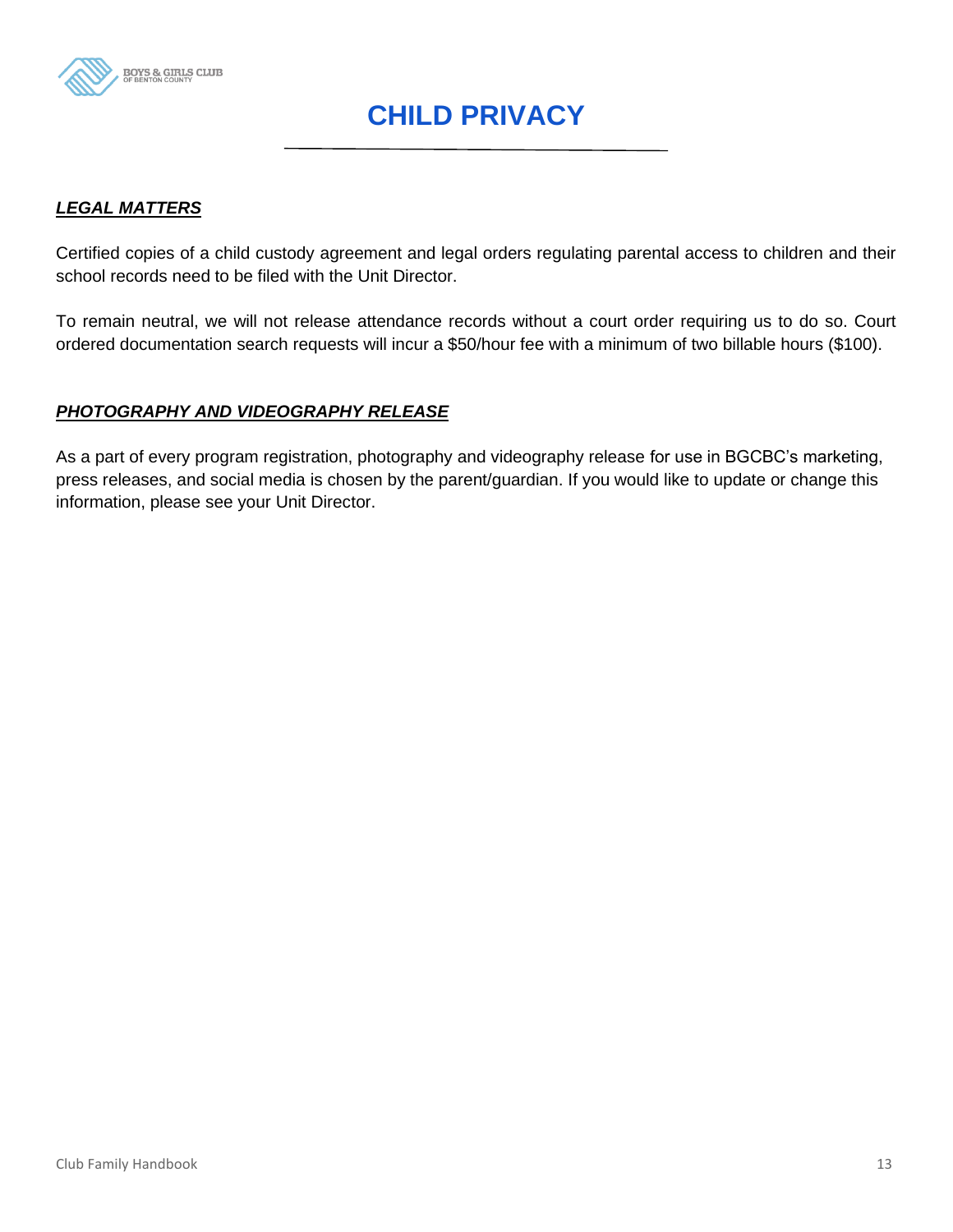

# **HEALTH AND SAFETY**

# *CONTAGIOUS ILLNESS*

The Arkansas Department of Health requires us to exclude children with symptoms of contagious diseases. If it is evident your child shows any of these symptoms while in our care you will be contacted to pick them up immediately. We will not provide care for children who have stayed home from school or if the child is determined sick at school 30 minutes prior to school releasing. If the child's school contacted the parent(s) or guardians 30 minutes before school ends, we expect the child to be picked up no later than 30 minutes after arriving at the Club. Symptoms include, but are not limited to:

- Diarrhea (three or more times in a 24-hour period)
- Vomiting (twice or more in a 24-hour period)
- Body rash, including ringworm (not from diapering, heat or allergies)
- Pink eye or eyes with pus or mucus draining from them
- Sore throat especially with fever or swollen glands
- The presence of lice, nits or scabies (may return as soon as all presence is eliminated)
- Pertussis (whooping cough)
- Simply not feeling well: unusually tired, pale, lack of appetite, difficult to wake, confused or unusually irritable
- Fever above 100 degrees

# *LICE*

If there are signs that a child has head lice while at the Club, the family will be contacted and asked to pick up their child immediately. Because lice are considered to be contagious, we must look after the best interests of all the children attending our program. A child will not be allowed to return to the program until they are lice and nit free.

#### *PRESCRIPTION MEDICATION*

A Medication Authorization Form must be completed and delivered to the Club representative for any prescription or over the counter medication you wish us to administer to your child. See Unit Director for medical forms. Please be sure that medications are stored in their original containers with the original label:

- Child's name
- Name and strength of medication
- Directions, time, dosage and method of administration
- Length of time to be given ('from' date and 'to' date)

For life threatening and/or chronic conditions (i.e. asthma, allergies, diabetes, ADD/ADHD), you will be required to fill out a medical plan. This plan will contain information about signs of an emergency and steps to take if a child needs daily and/or emergency medication. Because of the limited staff at the Club, we may not be able to accommodate a child with life threatening and/or chronic conditions.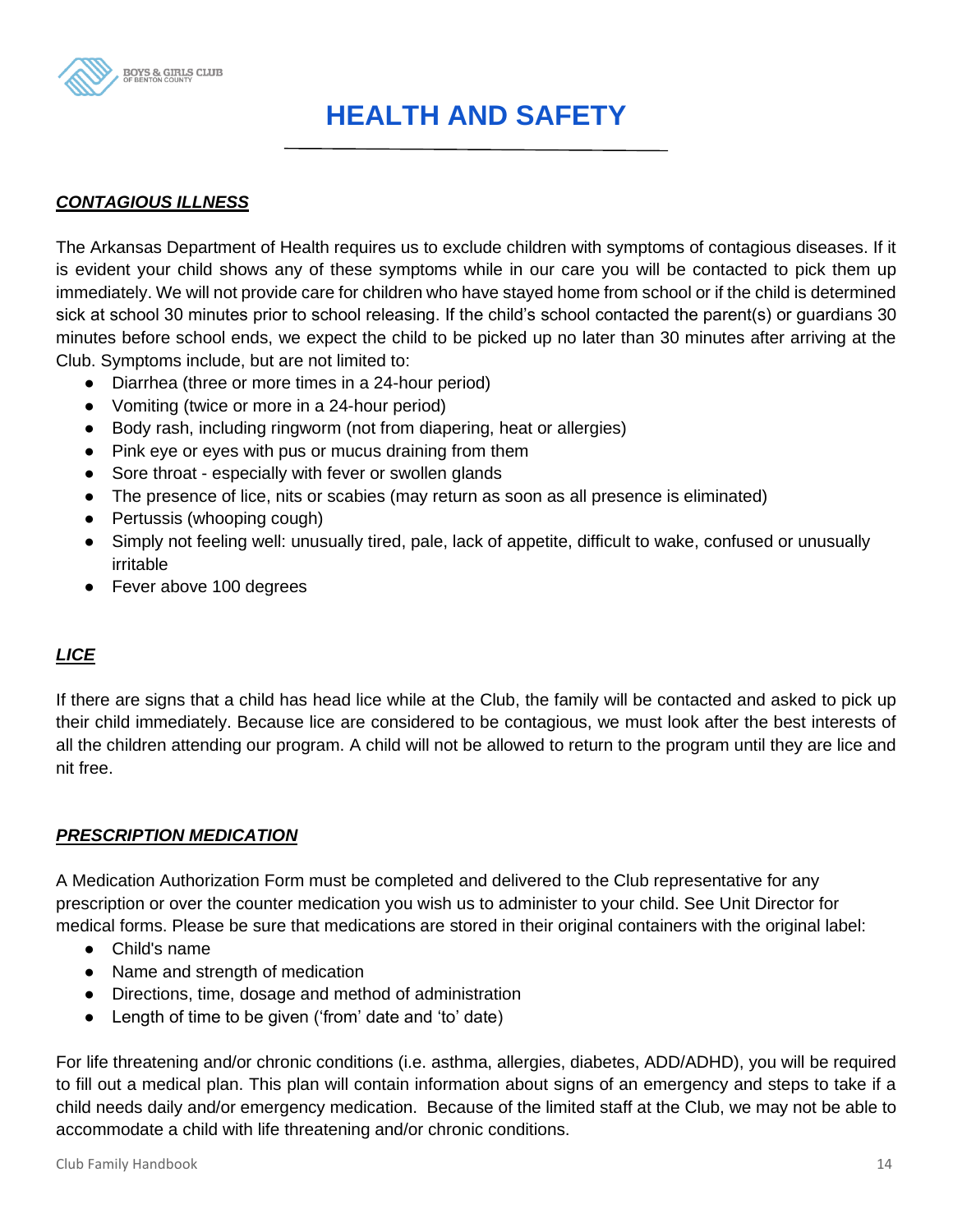

### *NON-PRESCRIPTION MEDICATION*

Non-prescription medication must be in its original container and will be given only when the dosage and frequency are on the label, and is age-appropriate for your child, unless written consent is given by the child's physician. Medications are stored in a space not accessible to children. Parents may authorize the following classifications of non-prescription medications: antihistamines, non-aspirin fever reducers/pain relievers, decongestants, anti-itching ointments and sunscreen.

#### *HAND WASHING*

Hand washing procedures for the children require that they adhere to the following steps: wash hands with warm water and soap for 20 seconds, dry hands, and turn off the water with a paper towel. These precautions are in place to help reduce the occurrence of infectious disease. Children will be asked to wash hands during transitions.

#### *CLEANING PROCEDURES*

To maintain a clean program space, we follow these practices: surfaces are washed with soap and water and rinsed by sanitizing the surface with a licensing approved solution. Please see our Health Care Policy for more detailed information.

#### *EMERGENCY RESPONSE PLAN*

We are committed to providing your child with the best care possible at all times. We hold regular drills on how to care for youth after a disaster and review emergency scenarios in order to be able to handle a wide variety of crises. Please keep the following in mind:

- In the event of a natural disaster, such as a tornado, we have supplies and emergency preparedness plans to accommodate staff and children for a limited period of time while they are on site. Staff are assigned a job within an Incident Command Matrix such as search and rescue, supply chief, first aid, and child care. Detailed lists and protocol assist in tracking children and staff during an emergency. If the Club becomes uninhabitable, and we are instructed to move to a safer place, we will post our location and means of transportation.
- After a disaster, we will do our best to continue to care for your child until you or an emergency contact is able to pick them up. We would ask for your cooperation in picking up your child as soon as possible as this may put a strain on our facilities, staff, and supplies. We understand this may be for many hours after a disaster. It is a parent's/guardian's responsibility to provide any medications (3 day supply) their child may need in case of a disaster.
- Phone lines can handle only a small portion of calls at any one time. You may not be able to reach us by phone after a disaster. Unless you need to report a life-threatening injury to authorities, it is best to stay off the phone. Calling us takes us away from caring for children during emergencies.
- Check in with staff first before removing your child from our care. It will be very important we keep accurate, written records when releasing children. Taking your child without notifying staff will put that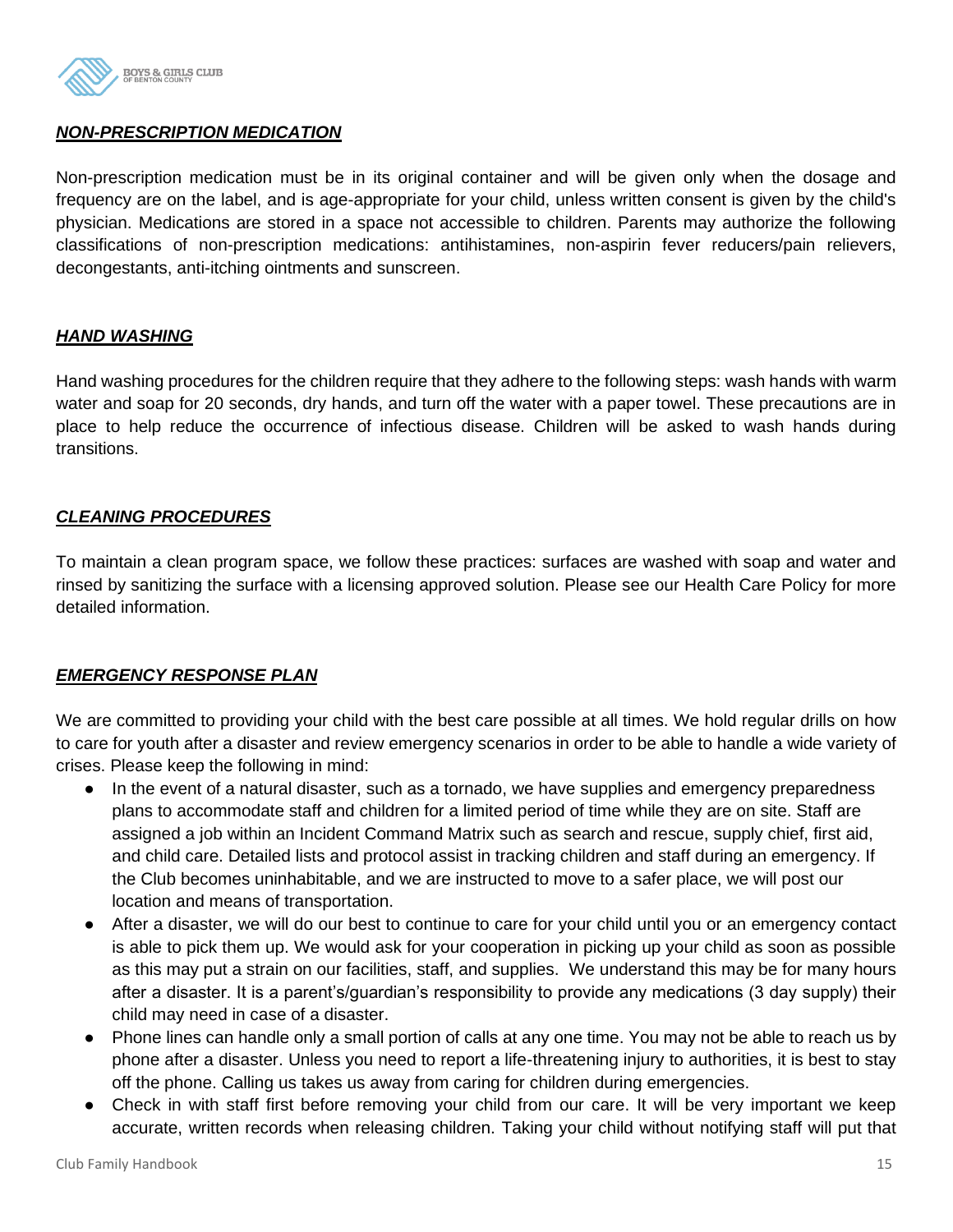

child on the missing list. This will cause needless delays for searchers who need to be looking for children truly in crisis.

#### *ACCIDENTS: We will do our best to provide immediate support to the child, however, we require that the parent/guardian, upon notification, carry on the proper medical advice/treatment.*

|    | <b>Emergency Treatment</b>                                                                             | <b>Non-Emergency Treatment</b>                                                                         | <b>First Aid Treatment Only</b>                                                                      |
|----|--------------------------------------------------------------------------------------------------------|--------------------------------------------------------------------------------------------------------|------------------------------------------------------------------------------------------------------|
|    | Examples: Uncontrolled bleeding,<br>seizures, second and third-degree<br>burns, shock, fractured bones | Examples:<br>Extreme<br>vomiting,<br>severe pain, fever of 100 or above,<br>cut that requires stitches | Examples: Minor cuts, scrapes,<br>bumps, etc., low grade fever up to<br>100, headaches, stomach ache |
|    | Steps We Follow:                                                                                       | Steps We Follow:                                                                                       | Steps We Follow:                                                                                     |
|    | 1. Call 911                                                                                            | 1. Administer First Aid                                                                                | 1. Administer First Aid, if<br>necessary                                                             |
|    | 2. Administer CPR or First Aid                                                                         | 2. Contact parent/guardian                                                                             | 2. Document in incident report                                                                       |
|    | 3. Contact parent/guardian                                                                             | 3. Transport to nearest hospital<br>(if necessary)                                                     | 3. Notify director of accident or<br>illness                                                         |
|    | 4. Transport to nearest hospital<br>(if necessary)                                                     | 4. Complete and file accident or<br>medical report                                                     | 4. Contact parent/guardian if<br>issue does not resolve                                              |
| 5. | Complete and file accident or<br>medical report                                                        |                                                                                                        |                                                                                                      |

# *MANDATORY REPORTING*

Arkansas State Law requires that all Club staff who suspect that a child in our care is being abused or neglected must make an official report on behalf of the site to Child Protective Services (CPS). Reports are kept confidential. Referrals may be made to CPS without conferring with parents.

Reporting should be regarded as a request for investigation into a suspected incident of abuse or neglect. A report does not necessarily constitute a proven fact; rather, it is the raising of a question about the state of the child. Making a report can be the beginning of a process to help parents with their challenges and to protect their children.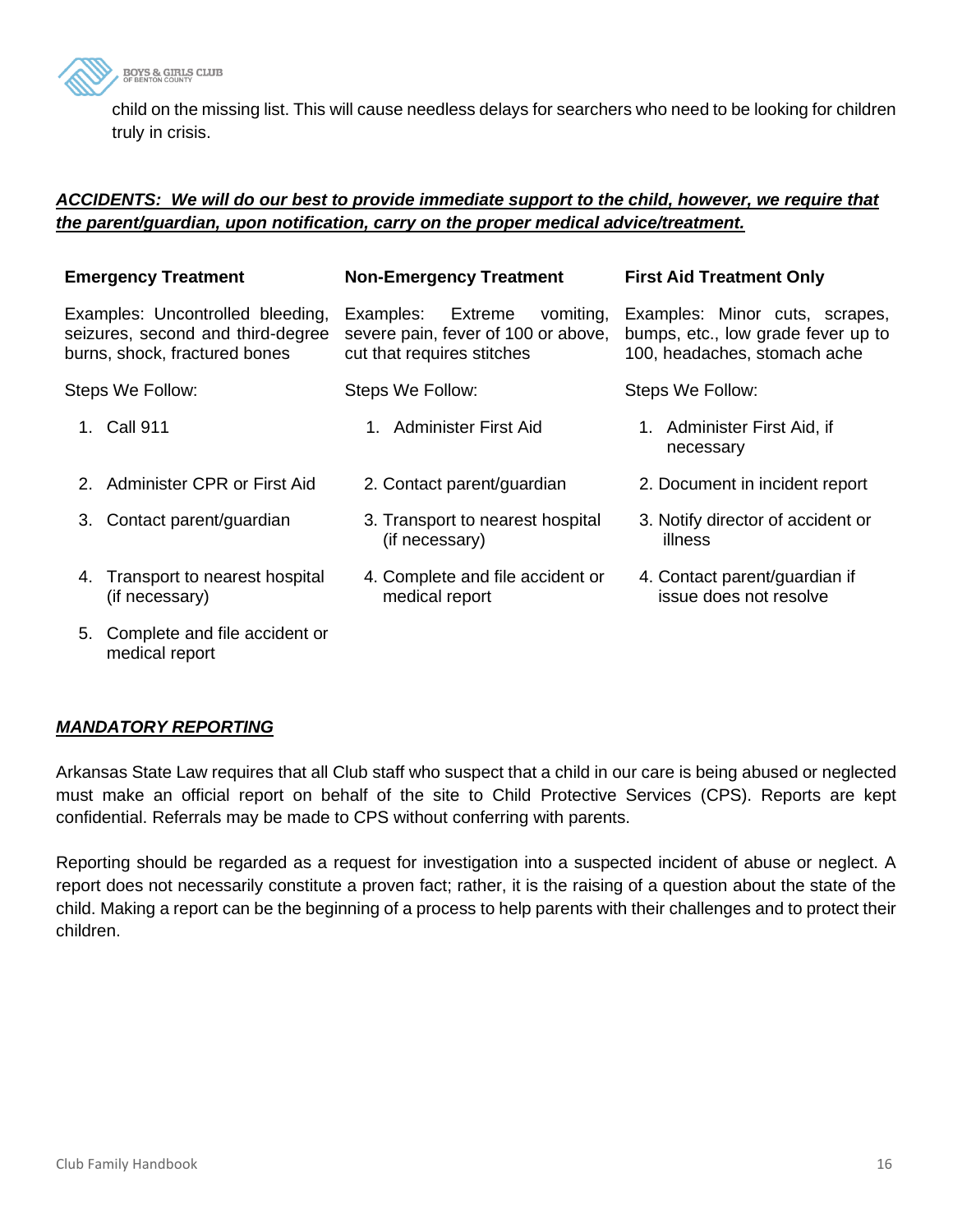

# **PROGRAM POLICIES**

# *PERMITTED ITEMS*

Your child may bring the following items from home to the Club:

- Clothing appropriate for outside play
- Closed-toe shoes
- Homework
- Books (Must be content appropriate as defined by the Unit Director)

#### *PROHIBITED ITEMS*

The following items are not allowed, under any circumstances, at the Club. If your child is caught with any of these items, immediate disciplinary action will follow.

- Drugs
- Alcohol
- Tobacco items
- Weapons, real or fake
- Weapon-like novelty items such as switchblade combs and bullet key chains
- Real or toy handcuffs and restraints
- Flammable substances (e.g. matches, lighters, etc.)
- Alcohol or drug related clothing and paraphernalia

Note: This is not an exhaustive list of prohibited items. If your child is found in possession of an item not on this list that a staff member deems as inappropriate and/or unsafe, immediate disciplinary action will follow.

#### *ELECTRONICS POLICY*

BGCBC is committed to keeping members safe when it comes to using technology. Please see your Unit Director for Club specific technology policies.

Cell Phones: BGCBC does not allow the use of cell phones at the Club unless approved by the Unit Director and if so, only for appropriate content. If a cell phone must be brought to the club we ask that it is turned off and left in the child's backpack or at the front desk with a staff member. If a cell phone must remain on the child, he/she must get permission before using it. The Club is NOT responsible for the damage or loss of any personal property. No photography and/or videoing is allowed of Club members for their privacy and safety. Please see your Unit Director with questions.

Other Electronic Devices: BGCBC does not allow the use of personal electronic devices unless approved by the Unit Director. If a personal electronic device must be brought to the Club we ask that it remains in the child's backpack or is left at the front desk with a staff member.

# *LOST AND FOUND*

Club Family Handbook 17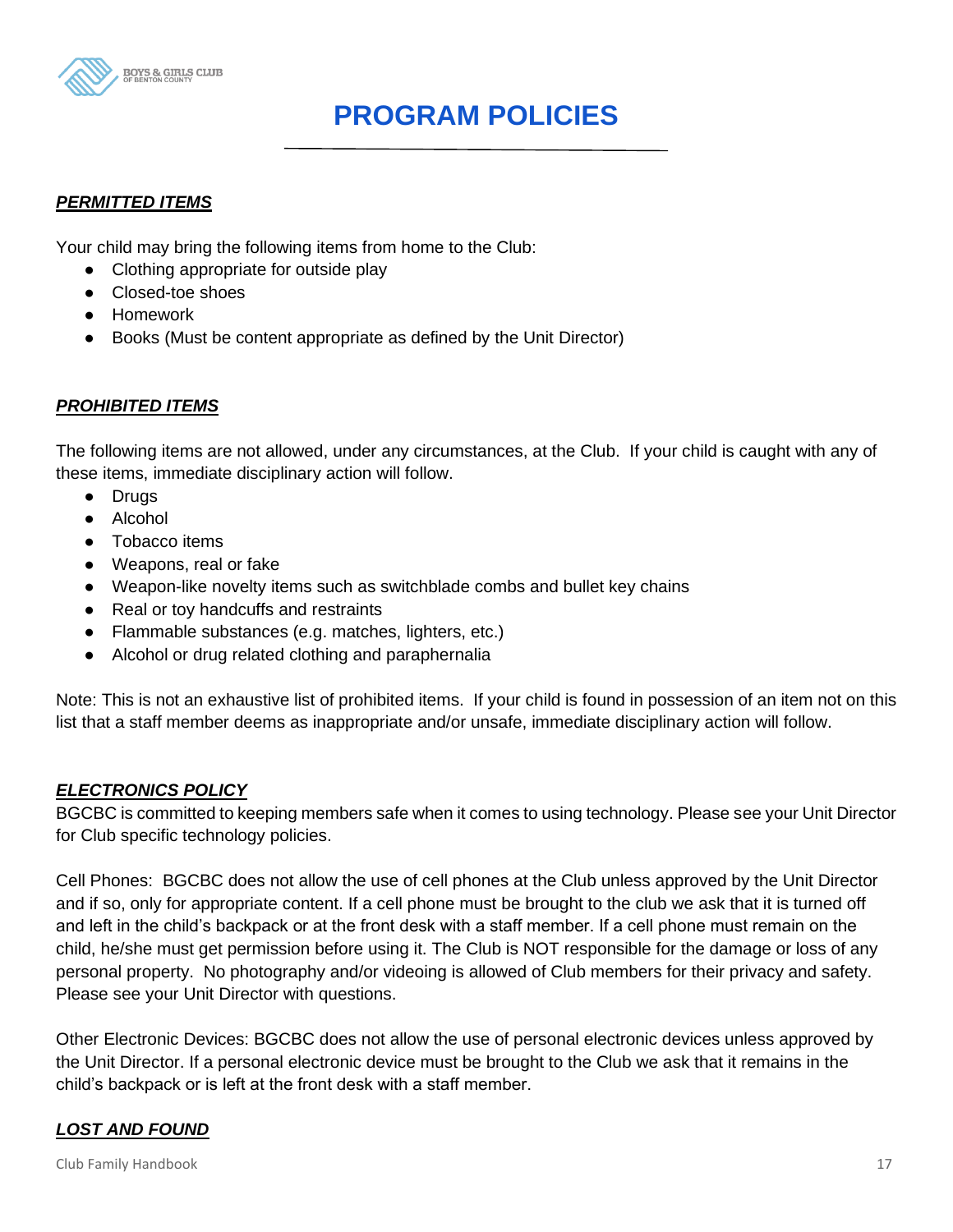

BGCBC is not responsible for any lost or damaged items brought from home. Please help us by labeling everything with your child's name and leaving valuables at home. Stray clothing and items will be placed in the lost and found area each day. Unclaimed clothing and items will be donated to charity at the end of the year.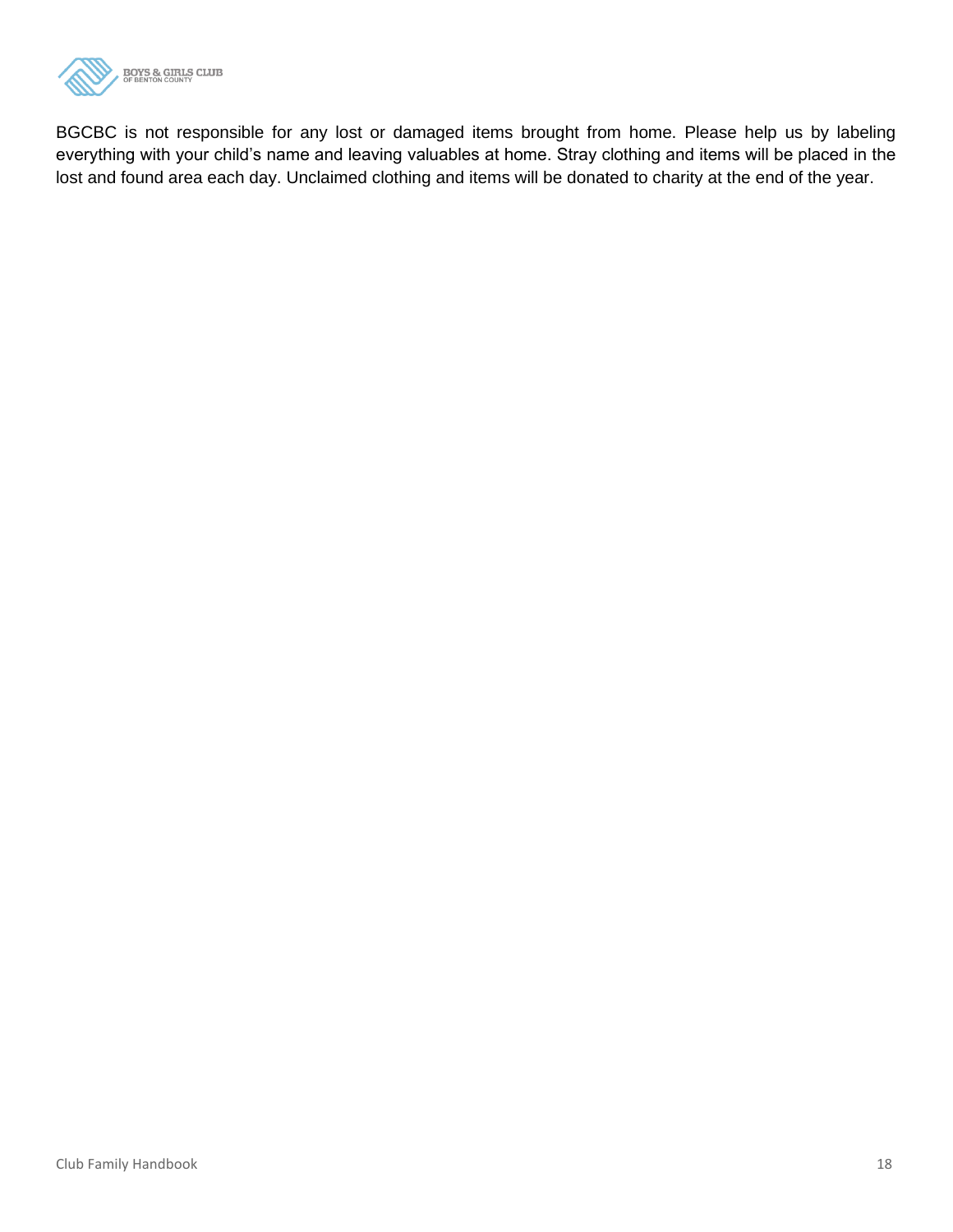

# **BEHAVIOR MANAGEMENT**

# *SUPPORT PROTOCOL*

BGCBC strives to be an inclusive community to all who we serve. Open lines of communication between BGCBC staff, families and school staff help to ensure that we do our best to make sure all participants are successful. If your child has a diagnosed disability or has special medical needs, a support protocol meeting will need to take place prior to entering the program. This is to ensure our staff and your child are set up for success and can accommodate the needs of the child. This is also available to those families that have a child without a diagnosis, but feel that extra support would be helpful for the child's success in our program.

# *DISCIPLINE POLICY*

The goal of our programs is to provide a safe, fun experience for all participants. To accomplish this goal all participants are expected to respect themselves, each other, the staff and the program facilities. While we strive to be sensitive to children and their family's cultural and individual values, age-appropriate behavior is expected of all children enrolled in our programs. Discipline will be based on an understanding of the child's needs and will encourage the child to develop self-control, appropriate behavior, and respect for the rights of others. Each child will be listened to and treated with respect and fairness by staff members. Staff may approach inappropriate behavior by using such methods as problem solving, alternative activities, and logical consequences for their actions.

Staff use positive techniques of guidance, redirection, anticipation and elimination of potential problems, positive reinforcement, and encouragement. Techniques of competition, comparison, and criticism are avoided. In addition, consistent, clear rules and expectations for the site are explained to the children. Staff will work with parents to establish open communication and to problem solve the child(ren) behavior. Follow up at home may be necessary.

Physical interventions will be used in an emergency situation only when protecting a person from physical injury, to obtain possession of a dangerous object or protect property from serious damage. Staff who have to use physical interventions are trained in nonviolent crisis intervention techniques. These techniques are a last resort method when de-escalation and other positive intervention techniques have failed.

Parents/guardians will be notified immediately if a child is in danger of hurting himself/herself, others, or the environment and if physical interventions had to be used. Should this occur, you are expected to pick your child up immediately – if unable, your emergency contact should be willing and able to do so. Your child will not be allowed to attend the program again until a protocol support meeting has happened.

The Club, under no circumstances, will use corporal punishment, ridicule, or name calling as forms of discipline.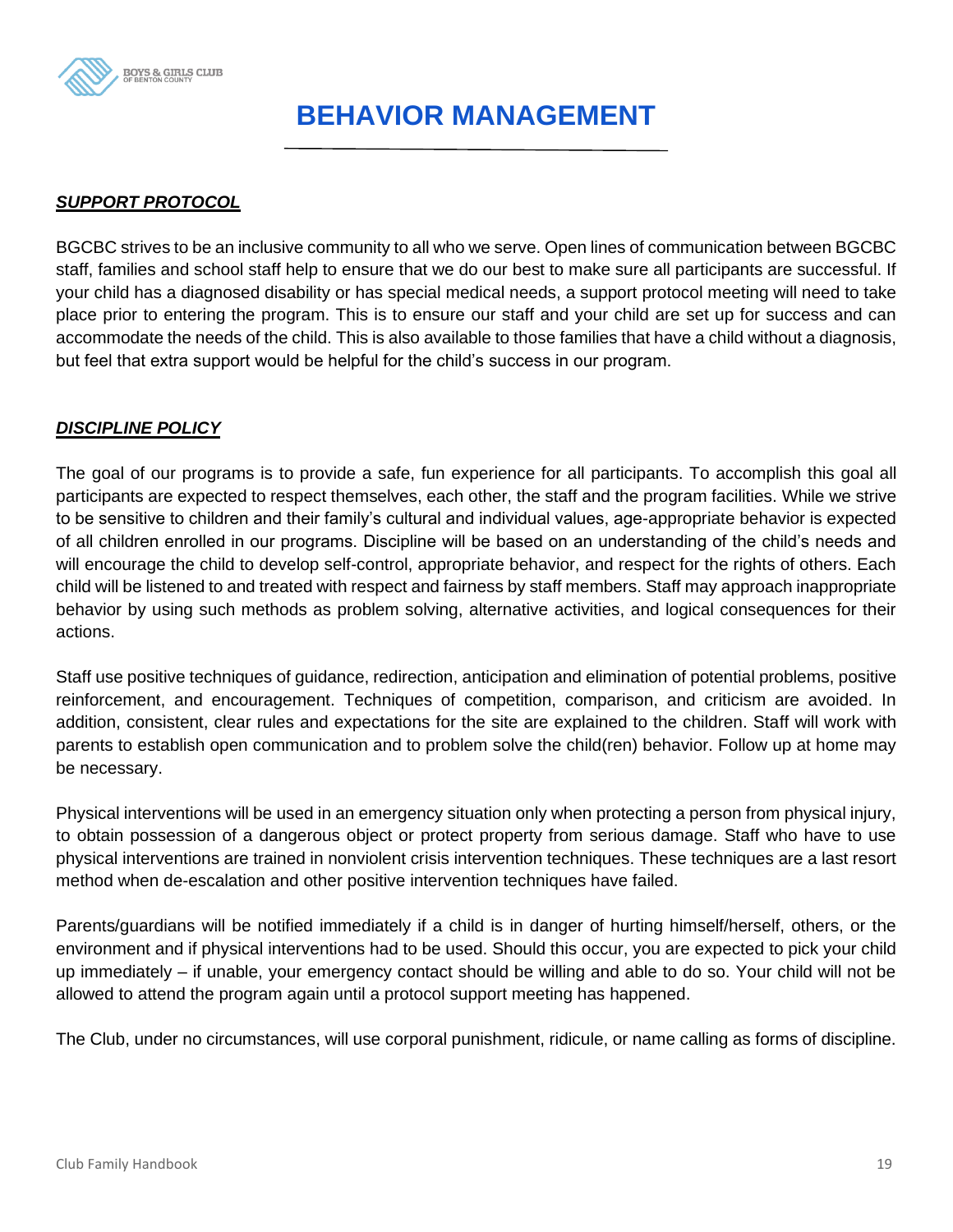

# *SERIOUS BEHAVIORAL MISCONDUCT*

Instances of serious behavioral misconduct will result in a parent meeting and/or suspension. The following behaviors are examples of serious behavioral misconduct and are not limited to:

- Fighting with another member, staff person, volunteer, or parent
- Bullying of any kind, verbal or non-verbal threats
- Acts of threat toward another member, staff person, volunteer, or parent
- Physical endangerment drugs, alcohol, cigarettes, tobacco products, inhalants
- Destruction or theft of Club property or another member's property
- Racial or sexual harassment (including inappropriate physical contact)
- Bringing or using weapons with malicious intent to the Clubs; Ex: guns (toy), knives, sling shots, firearms, firecrackers or anything that is intended to be used as a weapon
- Running away from staff, program and the facility. Failure to stay within audio or visual supervision.

If you or your child engages in any of the above behaviors, we reserve the right to suspend him/her from our Clubs. Duration of suspension will be determined at the parent meeting. However, the child will not be able to return before the parent meeting.

If your child's school calls you to pick them up due to behavioral or disciplinary actions, they will not be able to attend the Club that day. If your child has also been suspended or expelled from school, they will not be able to attend BGCBC for the duration of the suspension.

# *RUNAWAY CHILD*

A very rare, though serious, incident is when a child chooses to leave the Club grounds or breaks from their field trip group. Running away forces others into unsafe situations.

Our staff is instructed to NOT leave the rest of the group or risk the safety of the group by following children who leave on their own. The following policy is in place:

- If a child chooses to leave the group and the supervision of the staff member(s), he / she will not be chased or followed if it risks the safety of the group.
- Staff leaders will notify police of a runaway child and give a description and general whereabouts.
- The primary caregiver (parent or guardian) will be notified immediately. If unable to contact the primary caregiver, the emergency numbers will be contacted.

A runaway situation, where a child has placed the staff and other children at risk by their actions, is grounds for suspension or expulsion.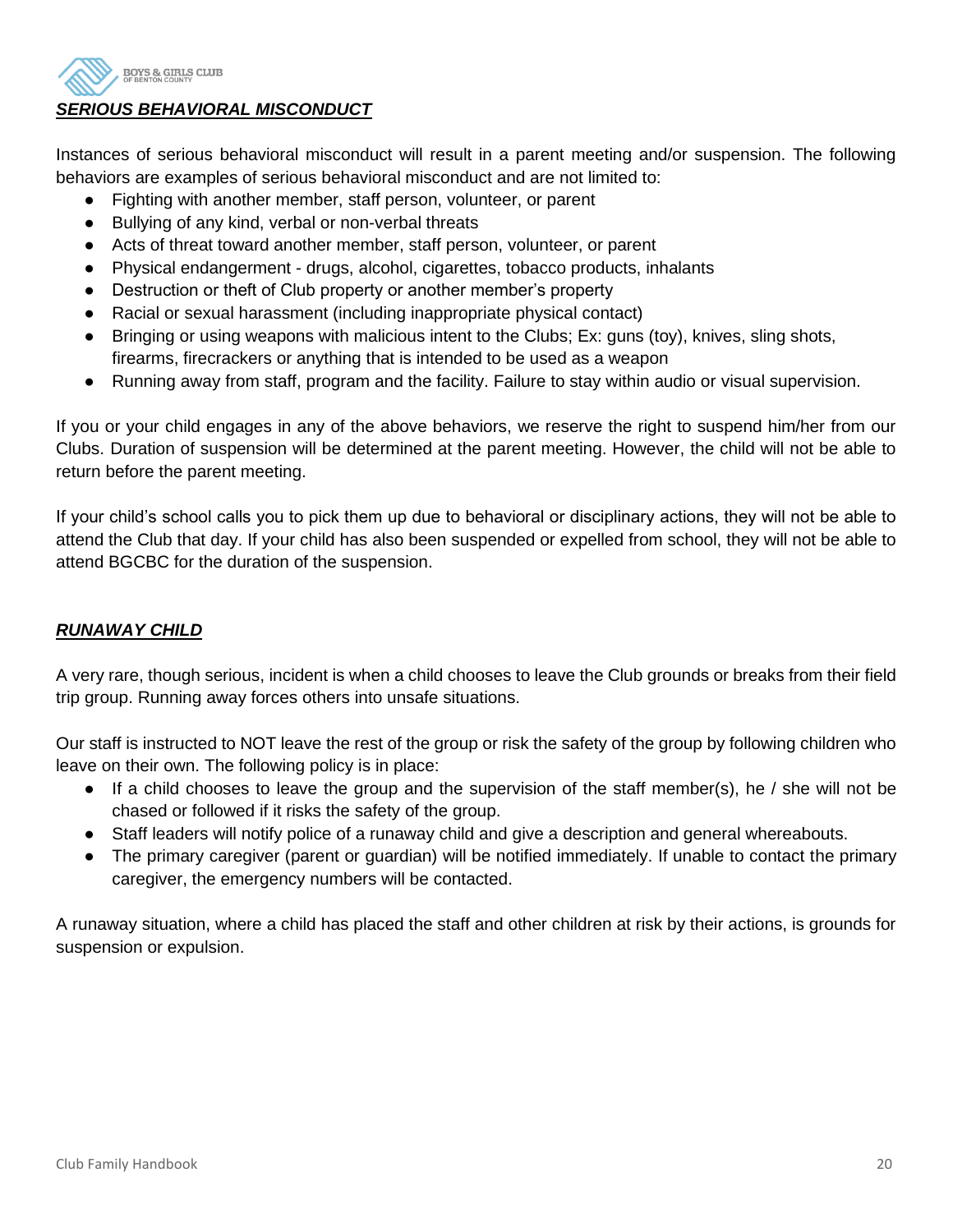

BGCBC reserves the right to suspend or remove any child from our programs. Staff and parent(s)/guardian(s) have the right to request a parent conference at any time. The following are circumstances in which the director could terminate program participation. In every instance, complete efforts will be taken to try to solve the problem before termination.

- If parents/guardians disagree with a Club policy, and if attempts made to reconcile differences between the parent/guardian and the Unit Director fail, participation will be discontinued. Fees will not be refunded.
- If a child's behavior puts him/her, other children, or staff at risk and is disruptive to the total program and every attempt to work with the child and his or her parent(s) fails to produce ongoing improvement, services will be discontinued. Fees will not be refunded.
- Additional grounds for terminating services include chronic late pick up, non-payment of program fees, failure to comply with program policies, failure to disclose required information, or other standards indicated in this handbook, etc. Fees will not be refunded.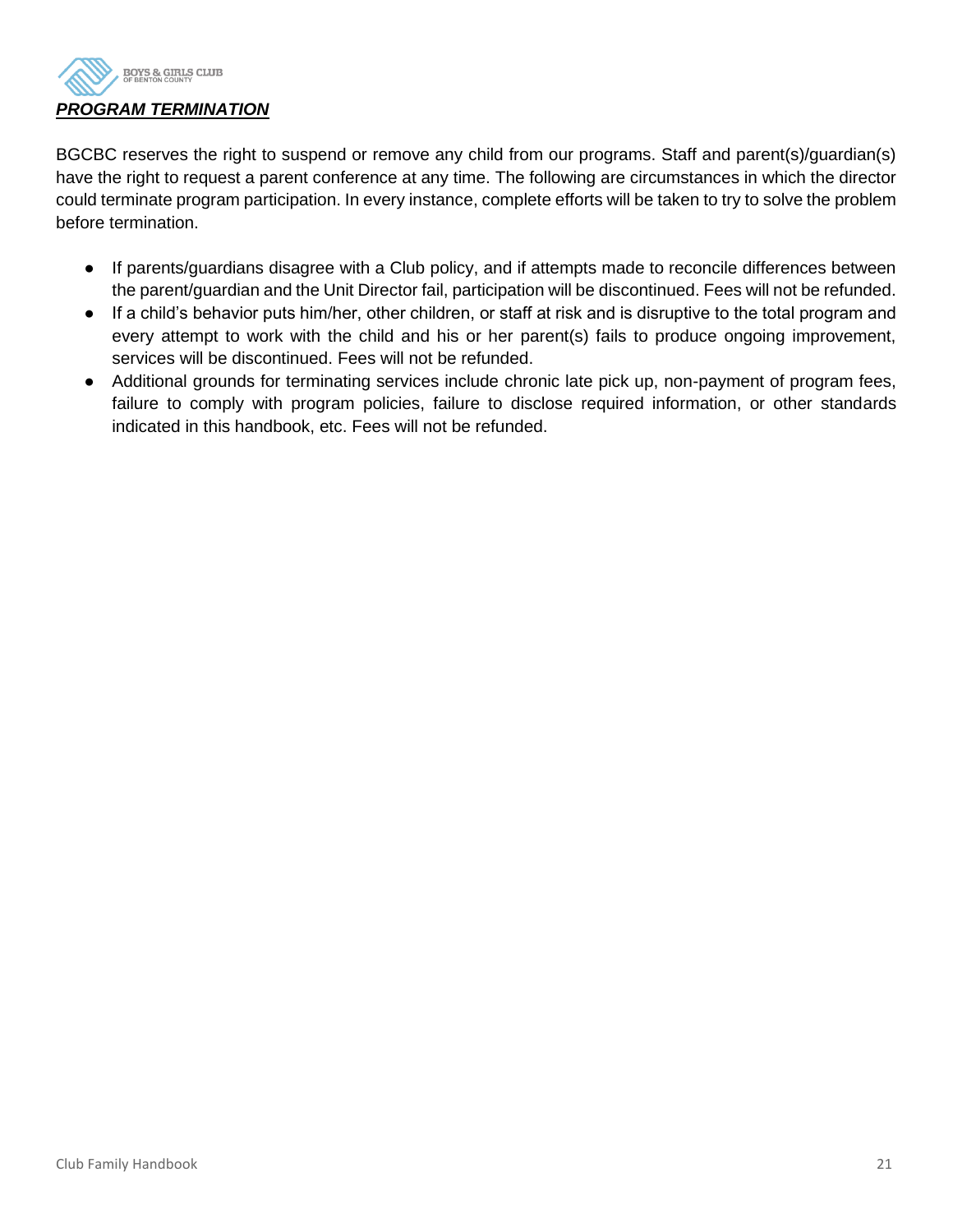

# **SCHOOL YEAR**

# *TRANSPORTATION*

After-school transportation to our Clubs is provided at no extra cost from the following schools to our facilities:

Bentonville Unit: Thomas Jefferson, Sugar Creek. Cooper, Mary Mae Jones, Central Park, Centerton Gamble, Apple Glen, R.E. Baker, Elm Tree, Osage Creek, Willowbrook,

Bentonville Teen Center: Ruth Hale Barker, Old High, Ardis Ann, Creekside, Brightfield

Rogers Unit: Eastside, Frank Tillery, Jones, Arkansas Arts Academy, Oakdale, Lingle, and Kirksey

Rogers Teen Center: Rogers High, New Tech High, Heritage High

Bella Vista Unit: Thomas Jefferson, Sugar Creek, Cooper, R.E. Baker, Old High, and all Gravette schools Pea Ridge Unit: Pea Ridge High School, Pea Ridge Primary, Pea Ridge Intermediate and Pea Ridge Middle

# *CHECK OUT PROCEDURES*

Children will be released only to the parent/guardian or a person authorized in writing by the parent/guardian to pick the child up from the facility. A person picking up a child may be required to show ID every time. Children will NOT be released to individuals without identification for the first pick up time. Staff will need to confirm who is authorized for pick up based on information stated in your child's paperwork. Please update your authorized pick up information with the Unit Director as needed.

Please observe the following guidelines when checking your child out of the facility:

- Provide the name(s) of your child/children to the front desk assistant.
- Staff members will then locate your child and tell them it is time to leave.
- Make sure your child has all necessary belongings with him/her.
- Please ensure staff acknowledgement of your child's departure.

# *REPORTING ABSENCES*

While not mandatory, we do appreciate it if you call us at the program site phone number if your child will not be attending the after-school program. This will help ensure your child is safe and accounted for.

# *LATE PICK UP*

Prompt pick up is an important acknowledgement of our staffs' time. While we understand that situations can happen when you are running late, please understand that we have a responsibility to our staff to have them leave the Club promptly after their shift. If you are running late, please call the site to inform staff.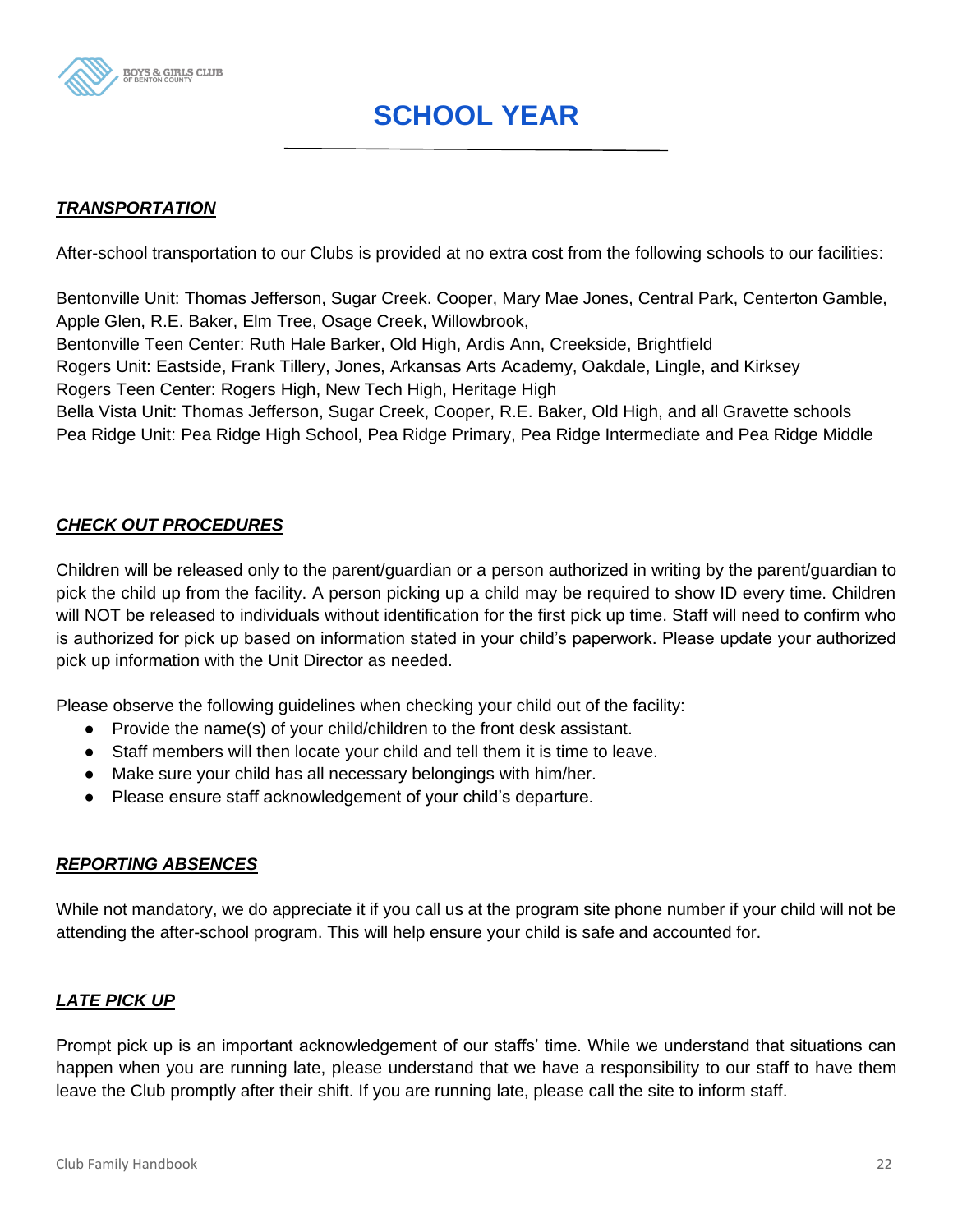

If a child has not been picked up by closing, the parent is responsible for paying additional fees. A \$1/minute fee will incur for each minute you are late to pick up your child – "official time" is that which is onsite and is due at time of pickup. Staff will fill out the time the child is picked up.

If attempts to reach the parent/guardian or emergency contacts are not successful, children not signed out of the program may be placed in the custody of local law enforcement, or Child Protective Services (CPS). CPS may be reached at (501) 682-0405 24 hours-a-day. If a parent is running more than 30 minutes late, we will determine if this is something that needs to be reported to CPS.

# *HOMEWORK*

Power Hour homework time will be provided in the Learning Center on Monday-Thursday during the school year for youth to receive assistance with their homework. While our staff encourages all children to do their best work, we are not able to tutor each child on an individual basis. Other educational activities will be available for children who do not have homework. Homework is scheduled for a specific time each day that works best for the program and around other scheduled activities.

# *SNACKS AND MEALS*

Nutritious meals and snacks are core to our out-of-school programs which promote healthy lifestyles (including physical fitness and nutrition education). Please see your Club for menus and times of snack/meals as they vary by location.

*Please inform us if your child has any dietary restrictions. We may ask you to provide additional snacks for your child.*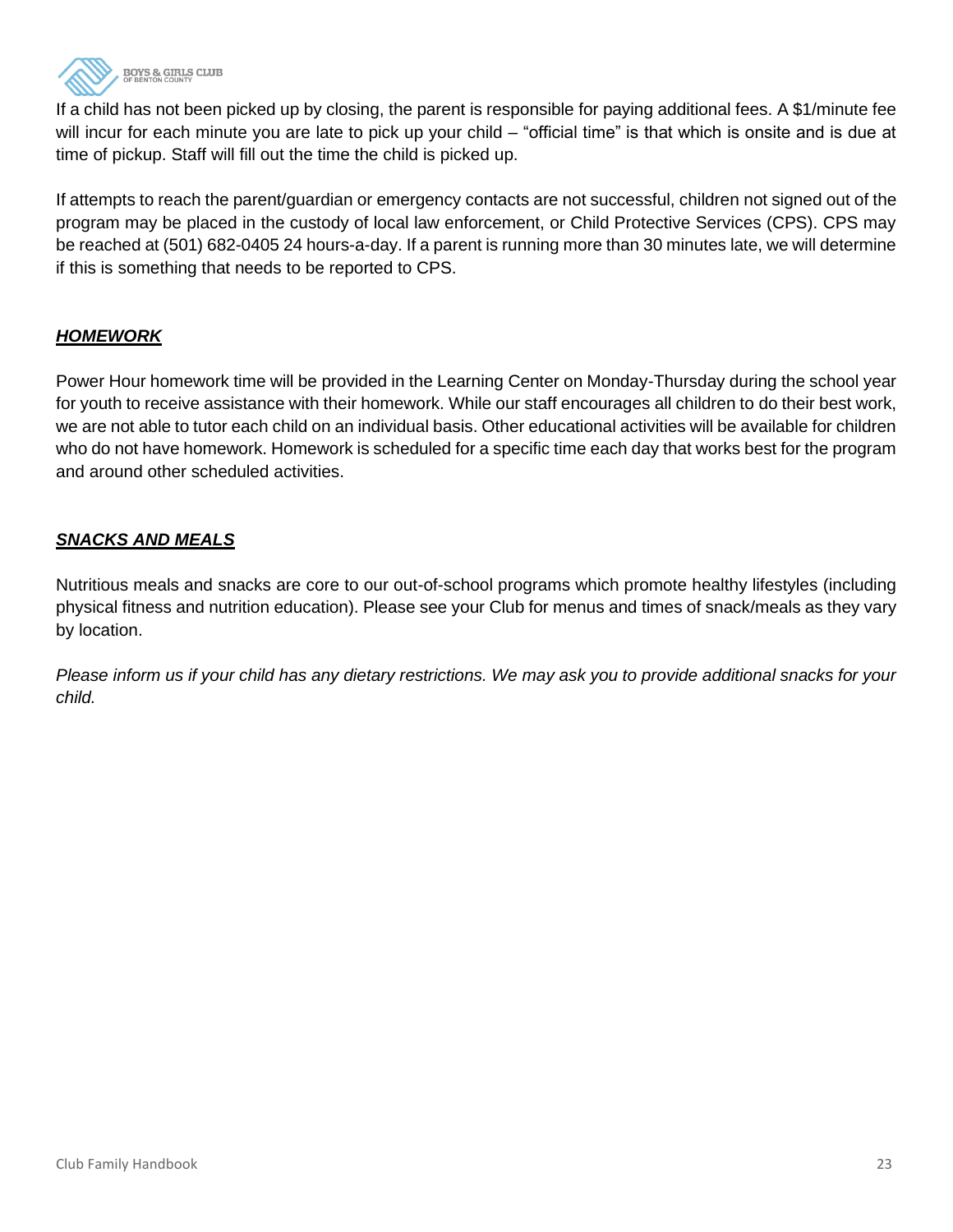

# **SUMMER PROGRAM**

### *CHECK-IN/OUT PROCEDURES*

Children will be released only to the parent/guardian or a person authorized in writing by the parent/guardian to take the child to or from the facility. A person picking up a child may be required to show ID every time they pick up the child. Children will NOT be released to individuals without identification for the first pick up time. Staff will need to confirm who is authorized for pick up based on information stated in your child's paperwork. Please update your authorized pick up information with the child care director as needed.

Please observe the following guidelines when checking your child in and out of the facility:

- CHECK IN: Provide the name(s) of your child/children to the front desk assistant so that he/she can mark your child's attendance. If you choose to drop your child off without walking them in the building, it is your responsibility to ensure your child enters the building and adheres to the proper check-in procedures.
- CHECK OUT: Provide the name(s) of your child/children to the front desk assistant. Staff members will then locate your child and tell them it is time to leave. Please ensure staff acknowledgement of your child's departure.

# *ITEMS TO BRING EACH DAY*

- Appropriate clothing
- Closed toe shoes
- Backpack
- Water bottle
- Sunscreen *(\*Note: If your child requires assistance applying sunscreen, we must have the parent's/guardian's written permission to do so.)*

Note: BGCBC recommends labeling all items with your child's name.

# *FIELD TRIPS AND VEHICLES*

Field Trips are by sign-up only and there will be a limited number of spots for each field trip. Payment for field trips is due at the time of sign-up. Your child must be at the Club at the time of departure. No refunds will be given if your child misses the field trip.

We transport Club members on buses to field trip destinations. Children must follow all rules of the van / bus or risk losing the privilege to go on field trips. We follow all Arkansas state safety seat requirements.

A sack lunch will be provided for all Club members attending field trips.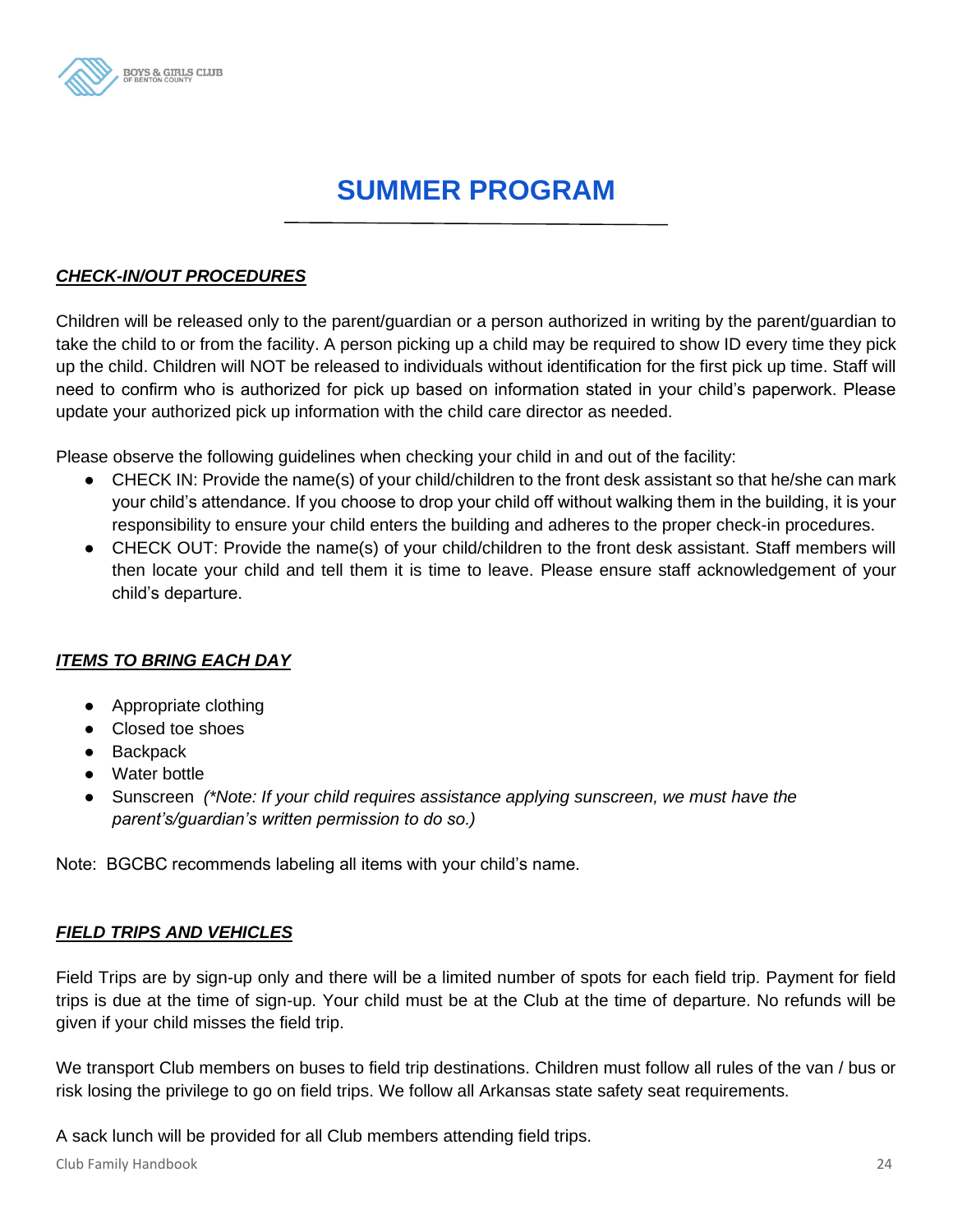

# *CLUB T-SHIRTS*

Club members are required to wear a Club t-shirt when attending any field trips or outings for safety purposes. Club t-shirts can be purchased at the front desk.

#### *SNACKS AND MEALS*

Breakfast, lunch and a snack are provided at no extra cost. Please see your Club for menus and times of snack/meals as they may vary by location. Nutritious meals and snacks are core to our out-of-school programs which promote healthy lifestyles (including physical fitness and nutrition education).

*Please inform us if your child has any dietary restrictions.* 

#### *LATE PICK UP*

Prompt pick up is an important acknowledgement of our staffs' time. While we understand that situations may arise that can cause you to run late, please understand that we have a responsibility to our staff to have them leave the Club promptly after their shift ends. If you are running late, please call the site to inform staff.

If a child has not been picked up by closing, the parent is responsible for paying additional fees. A \$1/minute fee will incur for each minute you are late to pick up your child – "official time" is that which is onsite and is due at time of pickup.

If attempts to reach the parent/guardian or emergency contacts are not successful, children not signed out of the program may be placed in the custody of local law enforcement, or Child Protective Services (CPS). CPS may be reached at (501)-682-0405 24 hours-a-day. If a parent is running more than 30 minutes late, we will determine if this is something that needs to be reported to CPS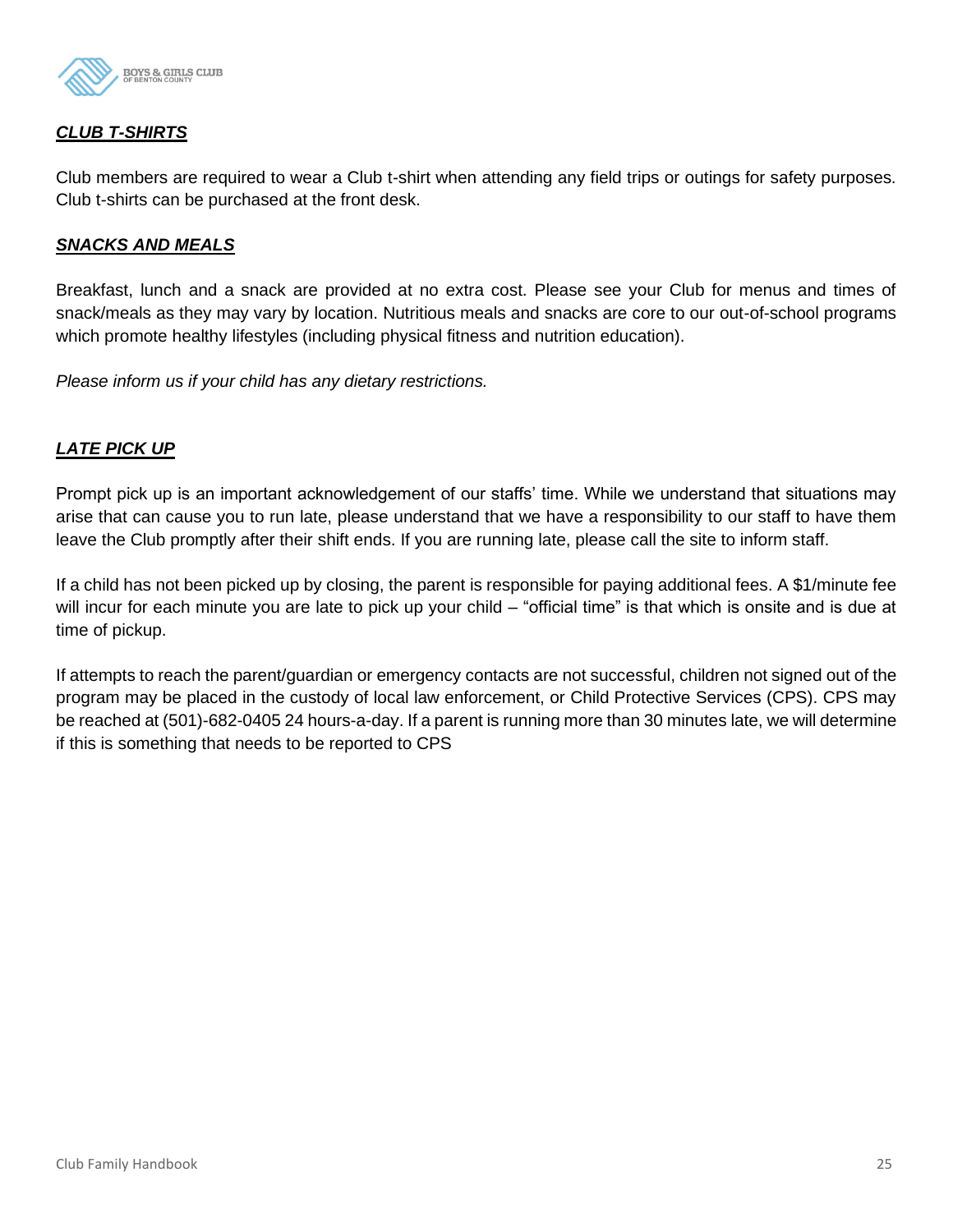

# **ATHLETIC PROGRAM**

# *PHILOSOPHY*

BGCBC athletic programs provide youth of all ages, regardless of their athletic ability, the opportunity to learn new skills and develop self-esteem, teamwork and leadership skills. Sports programs emphasize fun and full participation for every youth. Coaches and spectators are encouraged to demonstrate good sportsmanship and positive support for all players and officials.

For our sports leagues, we focus on the development of fundamental skills needed to play the sport. Winning is not the priority. We define success as sportsmanship, skill building and team dynamics that will be emphasized by coaches, parents, volunteers and staff. At certain levels, score will be kept and visible to spectators as we recognize winning is something that everyone will strive for, however, the attention will be made to improving over the course of a season.

#### *GOALS*

- To provide a safe and fun playing environment for all players
- To provide an opportunity for players of all skill levels to compete, strive for success, build relationships, and learn about good sportsmanship.
- To provide an athletic experience that will have a lasting impression on the players participating in the programs.
- To provide positive guidance through respect, discipline, class, honesty, loyalty, hard work, commitment, and dedication.

# *LEAGUE CONDUCT*

Coaches, players and spectators will demonstrate good sportsmanship through verbal and non-verbal actions, appropriate language and abstaining from drugs, alcohol and tobacco at all BGCBC events. Furthermore, parents and coaches will be asked to read, sign and adhere to our Code of Conduct policies in order to ensure an enjoyable experience for all participants. We strive to maintain a positive attitude and demeanor during all games and practices. This includes any comments made towards players, staff, coaches, and referees.

We also ask that you help us maintain clean facilities by following food/drink policies and cleaning up after you leave. Failure to comply may result in suspension or being asked to leave the event.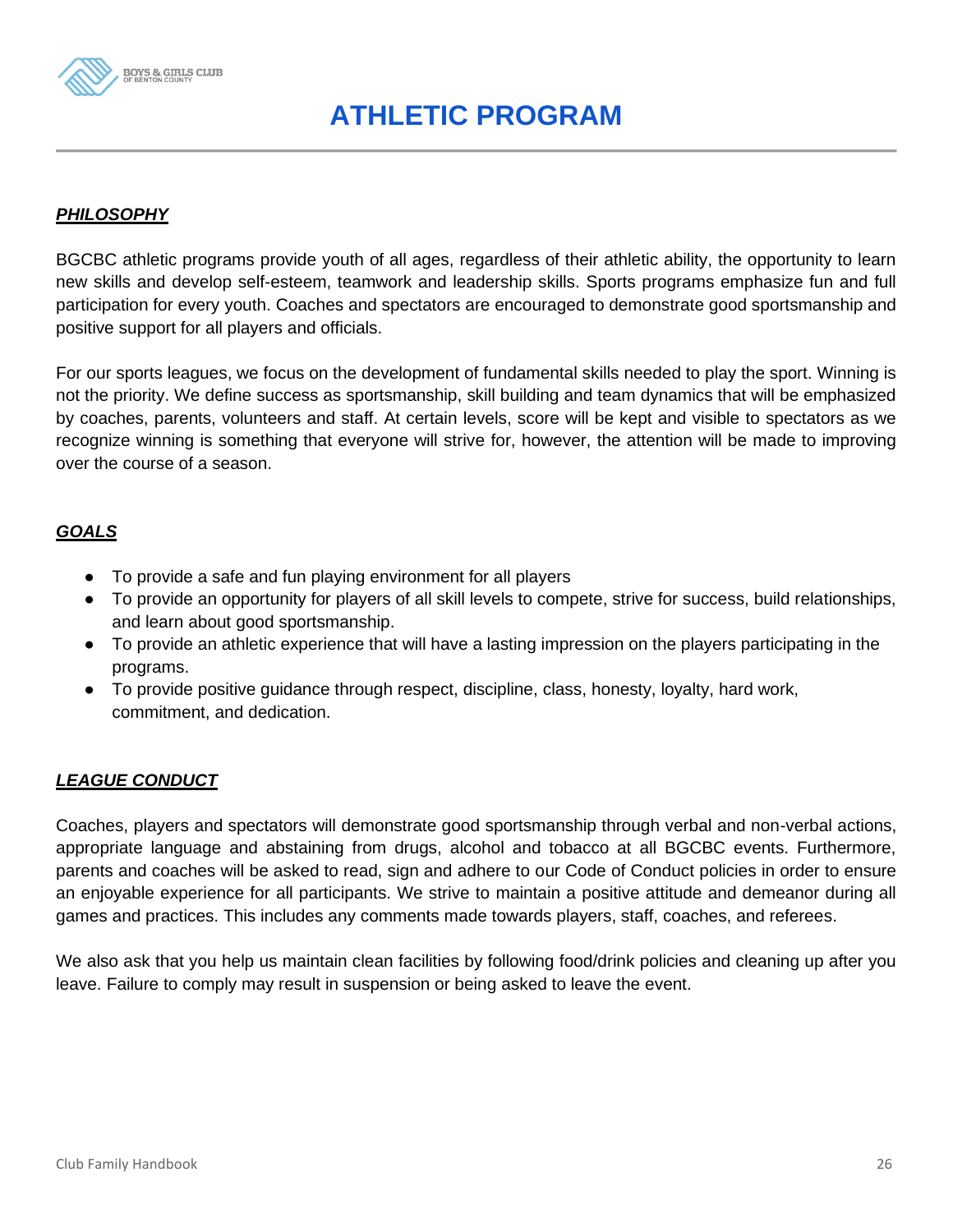

# *FIRST AID*

First Aid kits will be on-site, if needed. If an injury requires medical attention, 911 will be contacted.

#### *OFFICIALS AND REFEREES*

All coaches and referees have gone through a nationwide background check.

We are appreciative of our volunteers who help make our athletic programs successful. Please help us show this appreciation through mutual respect.

#### *PRACTICE & GAME CANCELATION*

If practice is cancelled due to inclement weather, the athletic director will contact you via email or phone. If practice needs to be cancelled for any other reason, the coach of your child's team will contact you in a timely manner.

You can follow the Boys & Girls Club of Benton County Athletics Facebook page for updated information regarding games, practices and more: [https://www.facebook.com/Boys-Girls-Club-of-Benton-County-Athletics-](https://www.facebook.com/Boys-Girls-Club-of-Benton-County-Athletics-453048738828955/)[453048738828955/](https://www.facebook.com/Boys-Girls-Club-of-Benton-County-Athletics-453048738828955/)